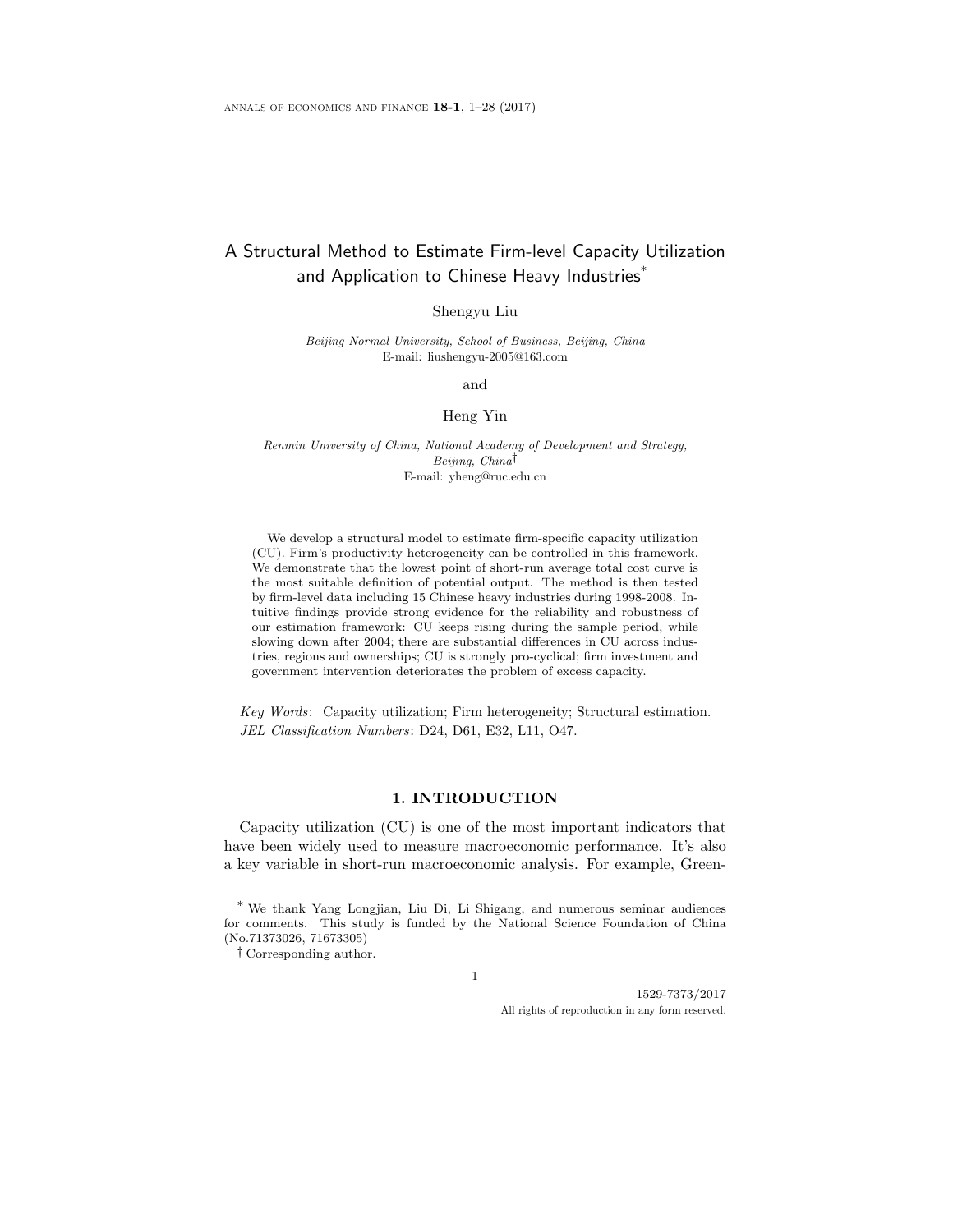wood et al. (1988) introduce CU into their model, noticing that it is crucial to economic fluctuation. Basu and Kimball (1997) find that changes in CU can explain 40-60% of short-run economic fluctuation. Auernheimer and Trupkin (2014) develop a dynamic model to examine the role of CU in the propagation of business cycle.

Excess capacity has gradually become the top priority that Chinese economy needs to deal with. China has suffered from at least 5 rounds largescale excess capacity in the past 20 years. The list of excess capacity industry keeps increasing in the government's energy conservation and emission reduction plan. The expansion of newly-built capacity exceeds the speed of cutting backward capacity, which makes the excess capacity problem even worsen. Excess capacity not only hurts the efficiency of resource allocation, but also hinders the upgrading of industrial structure. To locate the determinants of CU and implement appropriate policies, measurement of CU at firm level becomes an urgent issue.

The accuracy of CU estimation depends heavily on the quality of information at hand. It certainly helps that regularly large-scale and highfrequency firm-level surveys are performed specifically for measuring CU. For example, Quarterly Survey of Plant Capacity Utilization (QPC) are conducted and provide periodical statistics on CU for U.S. manufacturing. QPC collects detail information even on work patterns such as days in operation per week.<sup>1</sup> In contrast, due to the shortage of related firm-level survey, China's CU estimation mainly builds on macro and industry level data.<sup>2</sup> This may sometimes confound the picture. For example, OECD reports that China's average CU is 85.6% in 2011, while the IMF's statement being only 60%.<sup>3</sup>

Although CU estimation based on macro and industry data can provide some preliminary information, it smooths away lots of micro-level heterogeneity. After all, firm is the basic decision-making unit to balance the marginal revenue and cost of increasing capacity. Therefore, CU estimation should build on firm's cost minimization behaviour.

This paper aims at estimating heterogeneous firm-level CU in more reliable way. We develop a framework drawing on structural approach in the estimation of production functions and firm-specific productivity. Firm's productivity heterogeneity can be explicitly controlled in our CU estimation framework. In this paper, CU is defined as the ratio of firm's actual output to its potential output. We find that the suitable definition of potential output is the lowest point of short-run average total cost curve. We model capital stock as quasi-fixed input and derive theoretical expression of potential output according to firm's short-run cost minimization. Pa-

<sup>1</sup>http://www.census.gov/manufacturing/capacity/about the surveys/index.html.

<sup>2</sup>Cette et al. (2015) also note that France is short of firm-level CU information.

<sup>3</sup>See IMF Country Report No.12/195. OECD data is from http://stats.oecd.org/mei/.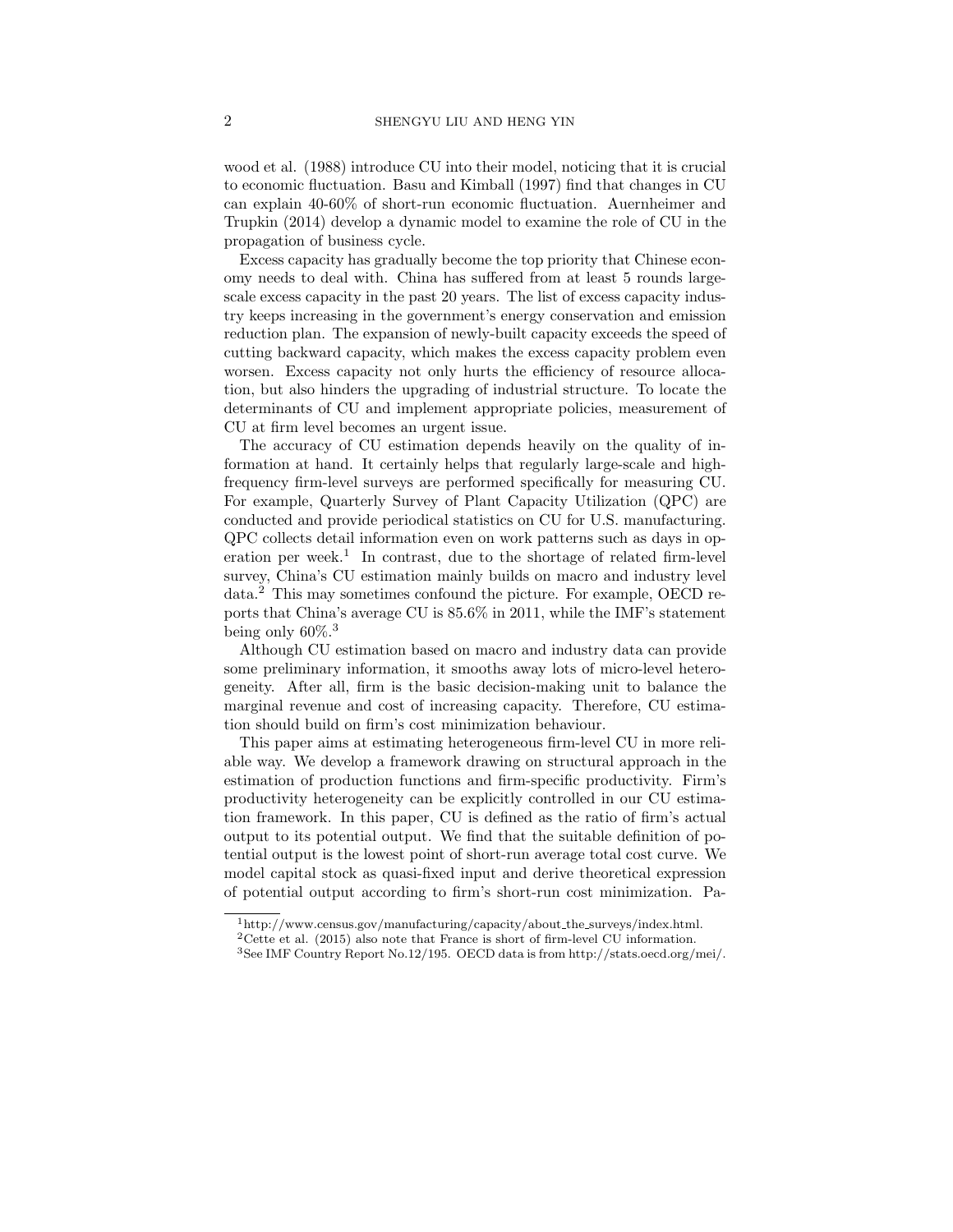rameters of production function and firm's heterogeneous productivity are estimated by proxy method developed firstly by Olley and Pakes (1996, henceforth OP). Firm-level CU is then calculated. We use firm-level data including 15 Chinese heavy industries during 1998-2008 to test the estimation procedure. Three robust and sensitive analyses are performed. The estimation results show median value of these manufacturing firms' CU is 90.36%. CU keeps rising during the overall sample period, while slowing down a little after 2004. There are substantial variations in CU both across industries, regions and ownerships. Five industries' CUs maintain at relatively lower level; firms located in China's Central and Western regions have lower CU than their counterpart in Eastern regions; and SOEs in general accumulate more capacity. CU is strongly pro-cyclical and there is an inverted U-shaped relationship between CU and firm age. Firm investment and government intervention have an adverse effect on CU. These intuitive findings provide strong evidence for the reliability and robustness of our estimation framework.

The rest of the paper proceeds as follows. Section 2 reviews CU estimation method. Section 3 introduces the structural estimation framework. Section 4 describes data we use in the test of our method. Section 5 presents estimation results and examines basic patterns of CU. Section 6 discusses the sensitivity of estimation results. Section 7 performs an empirical application on the determinants of CU. Section 8 provides concluding remarks.

### 2. LITERATURE REVIEW

It is a common consensus that CU is defined as the ratio of actual output to some measure of potential output.<sup>4</sup> In principle, if CU is less than 1, there exists somewhat excess capacity. Taking into account that it needs time to adjustment production capacity, firms usually maintain certain degree of surplus capacity to prepare for unexpected demand shock. Therefore, there is a thumb rule that the desirable CU lies in between  $79\%$ -82%.<sup>5</sup>

Disparities in CU estimation mainly stem from the definition of potential output, which can be divided into two groups: technology (engineering) approach and economic approach. Technology approach defines potential output as the maximum output that may be produced given a firm's all inputs (including equipment) are fully utilized under current technology. In U.S. the Wharton measure of potential output, for example, is based on "trend through peaks" and is supposed to capture the maximum attainable

<sup>4</sup>Lee (1995) defines CU as ratio of actual capital stock to its optimal capital stock. Following most literature, we select output definition. One consideration is that it's easier to measure. Output is also the most direct indicator of firm performance.

<sup>&</sup>lt;sup>5</sup>See e.g. Corrado and Mattey (1997).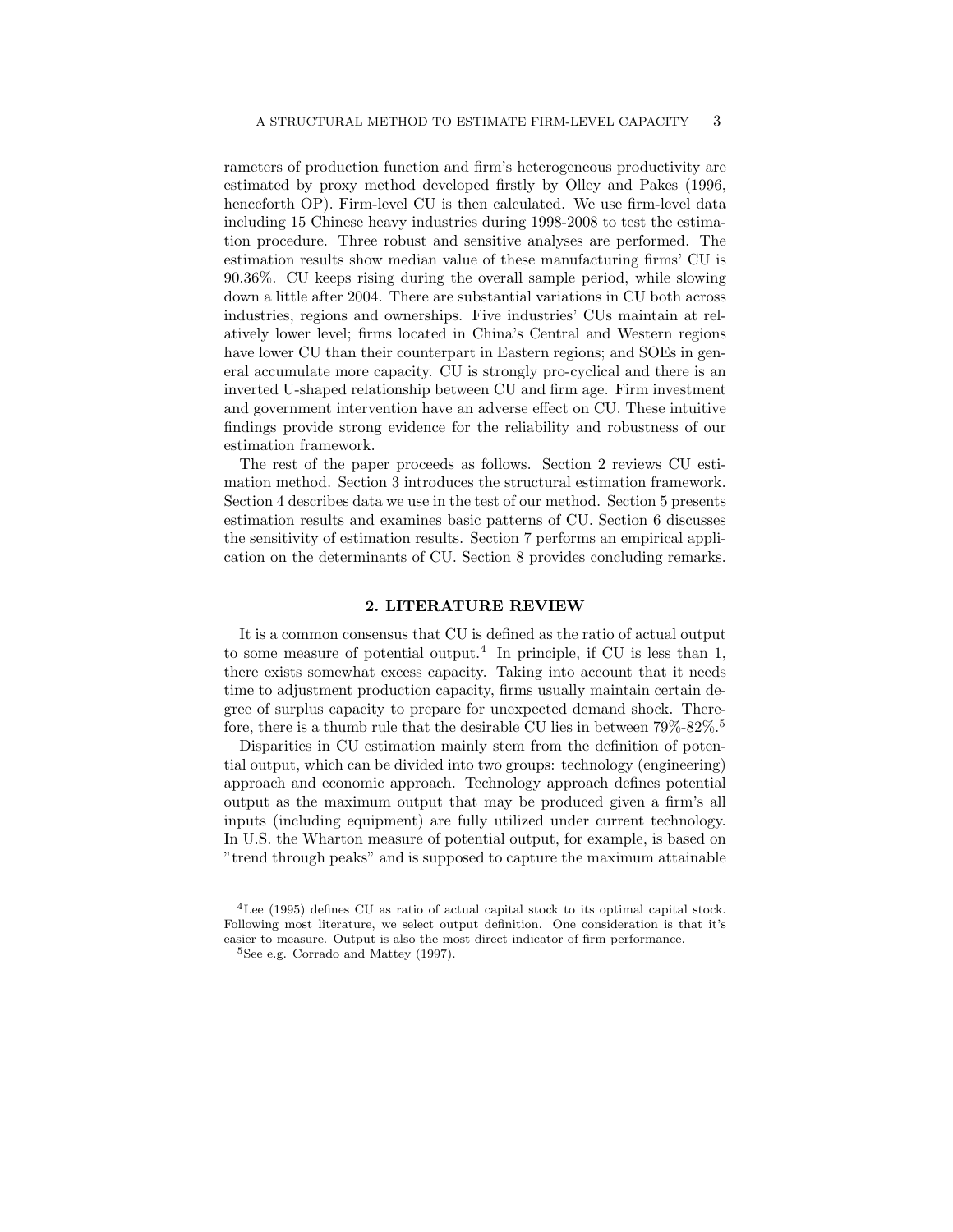output.<sup>6</sup> Specifically, peaks in output are used as proxy of full utilization. Defining potential output as something under the minimum ratio of capital to output also belongs to this category. Nonparametric approaches like DEA (data envelopment analysis) or stochastic production frontier are often employed to estimate firm's potential output.

Technology approach defines potential output simply from the technical point of view, without considering the market demand under which firms operate. However, firm's real output is the rational choice that combining both market and cost information, such as input and output prices. Production technology is only one of the factors that affect firm's cost side. In other words, short-run fluctuation in CU is firm's reasonable response to output market shocks under constraints of input prices and production technology. Measuring CU without taking neither demand shocks nor input prices into account has almost nothing to do with the real purpose to discuss it, i.e. to deepen our understanding of firm behavior at micro level and overall economic fluctuation. Just in this sense Cassels (1937) point that "Potential output is conditioned in most cases by economic circumstances and must be interpreted as being the optimum output from the economic point of view."<sup>7</sup> Gajanan and Malhotra (2007) also argue that CU measures such as minimum capital-output ratio and peak-to-peak are not appropriate to analyse firm's supply decision-making.

Instead, economic approach takes into account all these factors and defines potential output as the optimal output under the current constraints of capital stock, production technology and market prices.<sup>8</sup> In general, economic approach sets the following analytical circumstance: capital can only be adjusted insufficiently in the short run; while labor and intermediate inputs (including materials, energy and power, etc.) can be fully adjusted. Therefore, expenditure related to capital is considered as fixed costs, while expenses on labor and intermediate inputs being variable costs. Then firm's capacity is determined by its capital stock. Thus, potential output can be defined as the level of output when firm's capital (capacity) has been fully made use of. The literature has discussed two definitions of "make fully use of capital". The first one, suggested by Cassels (1937), Hickman (1964) and Morrison (1985), corresponds to output that reaches to the minimum point of short-run average total cost  $(SRATC)$  curve, given current capital stock. Firms have no incentive to adjust it. The second definition of poten-

<sup>&</sup>lt;sup>6</sup>Linear interpolation of  $Q/K$  ratios between peak years is employed to estimate potential output for between-peak years.

<sup>7</sup>See Hickman (1964) for more detailed discussion about the connection between economic definition and the engineering definition of capacity.

<sup>8</sup>For example, Baltagi et al. (1998) focus on the problem of excess capacity in US airline industry. They find that CU defined from the economic angle is more informative than engineering measure, such as seat occupancy.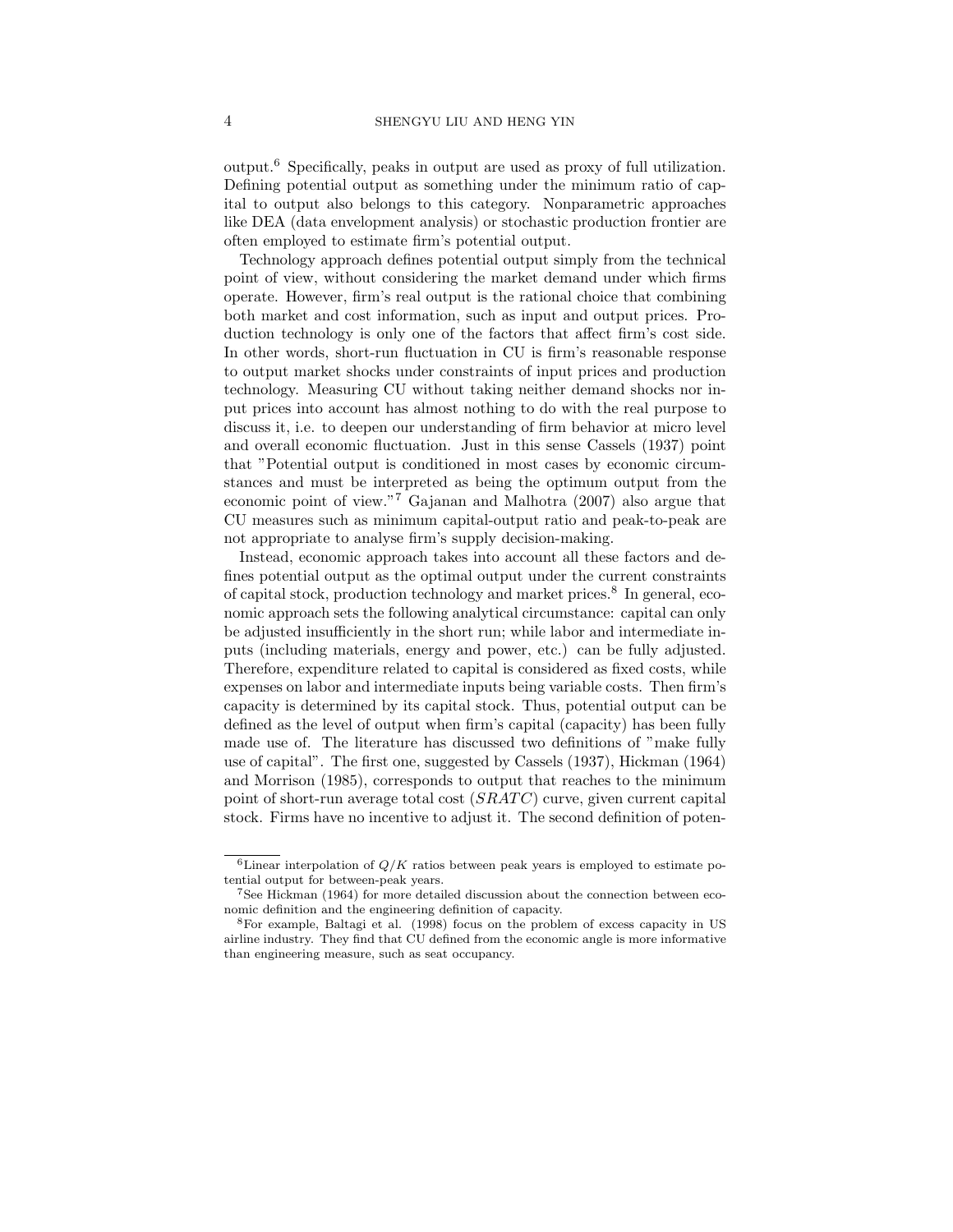tial output is the tangent of long-run average cost  $(LRAC)$  and  $SRATC$ curves, advocated by Klein (1960), Berndt and Morrison (1981).



FIG. 1. Minimum short-run average total cost

current capital stock and input prices,  $SRATC$  will be pinned down. Under Figure 1 shows the first economic definition of potential output. Given current market demand (i.e. price is  $P$ ), firm will select actual output  $Q$ to maximize profit (price equals marginal cost). In this case firms' revenue will be less than total costs, i.e. they lose money. Firms have incentive to adjust their capital stock at this point. Some firms will exit, others will reduce their capital stock. Industrial supply will move to the left and price recovers. This process stop until the  $MC$  curve and  $SRATC$ curve get crossed (i.e. the lowest point on  $SRATC$  curve). That is, only at the SRATC curve's lowest point (output equals  $Q^*$ ), current capital stock reaches equilibrium level, and firms have no incentive to adjust their capacity anymore. In this sense capital can be considered "fully utilized". This is just the logic that defines  $Q^*$  as potential output under current capital level.

fully adjust its capital stock, capital has been adjusted to the optimal level Figure 2 illustrates the second economic definition of potential output suggested by the literature. According to envelope theorem, LRAC is the envelope curve of  $SRATC$  curve clusters. Since in the long-run firm can at every point on LRAC. The tangent point (output equals  $Q'$ ) is not only on  $SRACTC$  curve, but also on  $LRAC$  curve, which means output is optimal (capital being fully utilized). On any other point (such as output  $Q$ ), however, the average cost using capital K is higher than the long-term average cost. In this sense the use of capital is inefficient.

> In fact, the two economic definitions above are closely related together (this will be discussed in more detail in next section). As showing in Figure 3, if return to scale is constant, then LRAC curve is horizontal, and the two economic definitions of potential output are equivalent. For increasing re-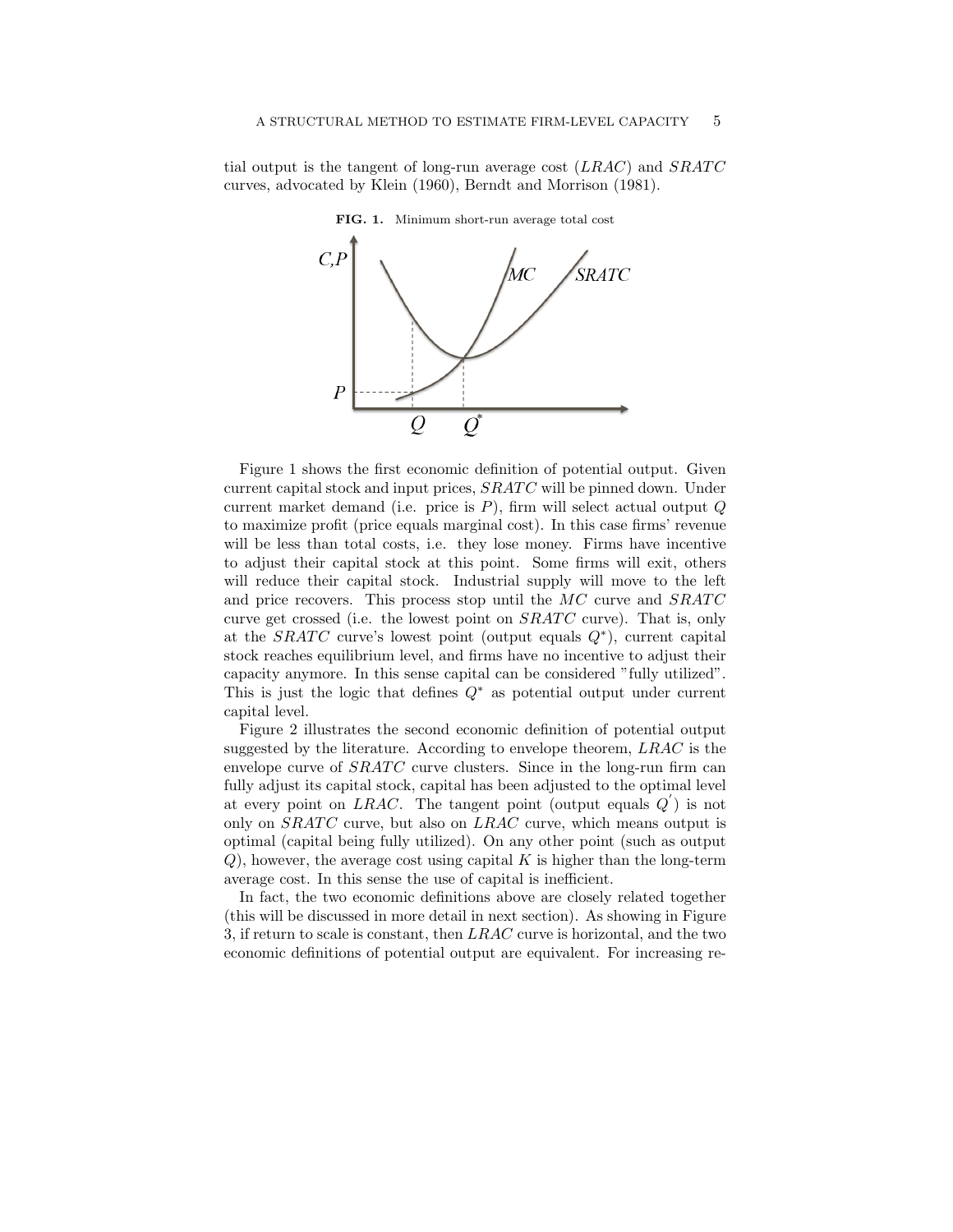

FIG. 2. Tangent of long-run and short-run average total cost curves





Constant return to scale Increasing return to scale Decreasing return to scale

turn to scale, *LRAC* curve slopes downward, and  $Q' < Q^*$ ; For decreasing return to scale, LRAC curve slopes upward, then  $Q' > Q^*$ .

analysis. Capital can't be fully adjusted like other inputs such as labor and tion. The reasons are as follows. Firstly, CU is in nature a kind of short-run However, we maintain that defining potential output as the lowest point of  $SRATC$  curve (the first definition of economic approach) is better than the second (the tangent of  $LRAC$  and  $SRATC$  curve) for the CU estimamaterials in the short run. Therefore firm's capacity in the short run is constrained by its capital stock. Firms adjust timely how much they produce according to the market demand. Thus CU fluctuates with demand shocks. The measurement and analysis of CU can help us understand firms' behavior like investment at micro level and economic fluctuation at macro level. This is just what the concept of CU aims to capture. As time horizon prolongs and capital can be fully adjusted, firm's capacity also changes with capital stock, then CU concept will be blurred. In this sense, the second definition based on capital adjustment is incompetent for CU measurement. Secondly, according to the first definition (Figure 1), firms will choose lower output under adverse demand shock, and it's CU is insufficient. To the opposite, if market demand is booming, firms will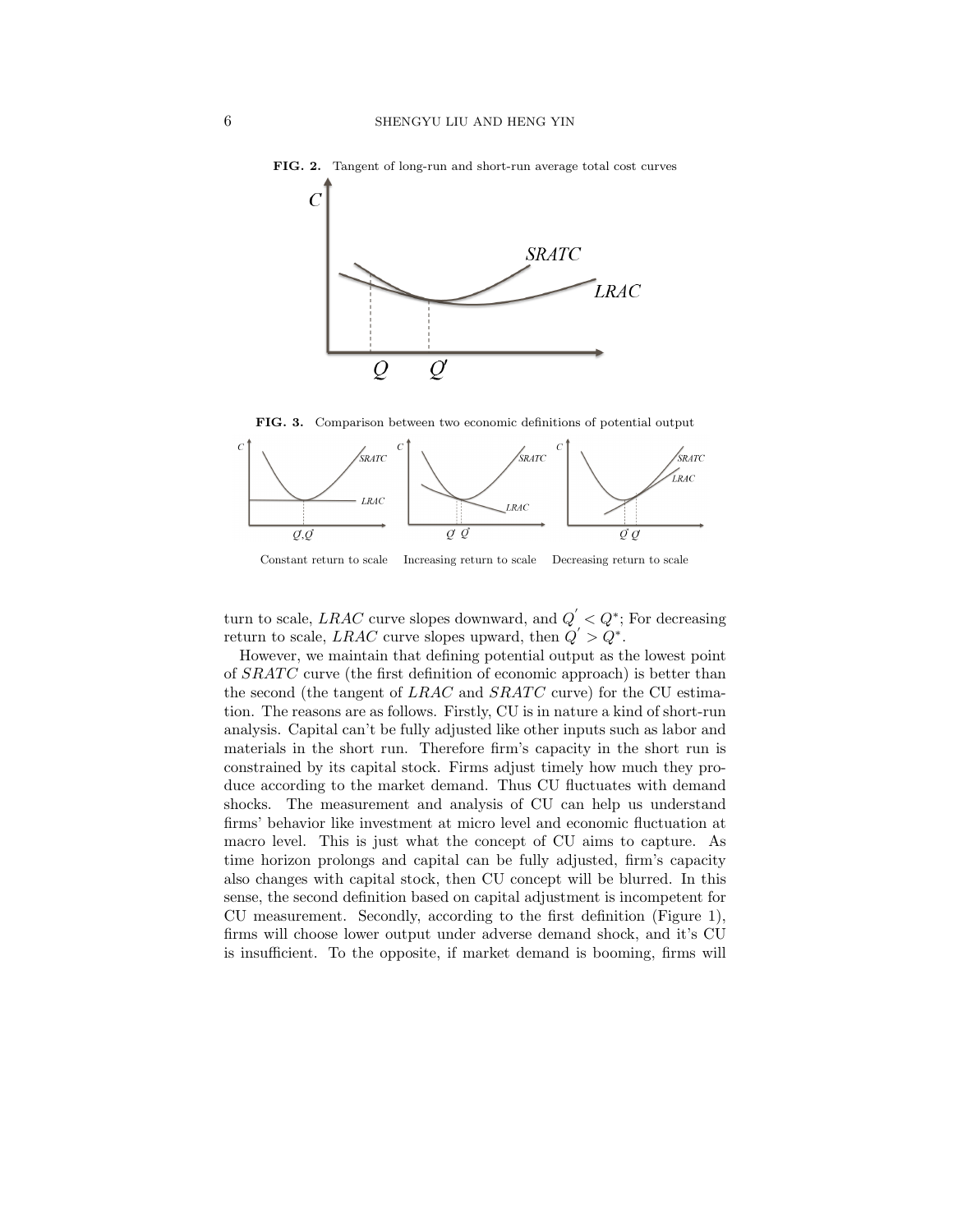produce greater output than  $Q^*$ , which means over utilization. However, CU insufficient or excessive is not so direct and clear in the second definition of potential output. Thirdly, in industry with increasing return, firms have the incentive to build over capacity to threat potential entrants. This kind of strategical behavior make insufficient CU a natural tendency for this industry. However, as we have showed in Figure 3, CU will be overestimated according to the second definition in return-increasing industry. Therefore, the second definition tends to make over capacity a seemingly less serious problem and even reverse the result. Of course, the extent to which the second definition bias the real picture is in nature an empirical problem. One of this paper's interesting findings is that the bias can be tremendous. We'll show this in section 6.1.

To our knowledge, until now literature on CU measurement doesn't satisfactorily deal with problem caused by firm productivity heterogeneity. Taking Nelson (1999)'s CU estimation of US privately owned electric utilities and Gajanan and Malhotra (2007)'s estimation on selected Indian manufacturing for example, they rely on time trend to control the overall trend in productivity fluctuations and neglect the effects of productivity heterogeneity on CU measurement. Thus, changes in productivity and changes in CU mix together which confounds CU estimation. Changes in CU stems from firms' active response to market demand, which is completely different from productivity changes. If firm productivity is heterogeneous, the gap between actual output and estimated potential output (based on economic or technology approach) is not solely caused by fluctuation in demand, it may also include difference between firm productivity. To take an example, assume two firms using the same amount of capital and producing the same quantity of output. Now consider one firm is more efficient (with higher productivity) than the other, then actually its potential output (CU) should be bigger (smaller). Therefore, if we ignore the difference in heterogeneous productivity, CU of firms with higher efficiency will be over-estimated. We will see this more clearly in section 3.1.

In the past 20 years, structural estimation of production function and productivity proposed by Olley and Pakes (1996) and Levinsohn and Petrin (2003, henceforth LP) has been widely used in empirical industrial organization and trade literature. It's still a fascinating field that attracts more and more researchers' attention. Aw, et al. (2011); De Loecker et al. (2012); Doraszelski and Jaumandreu (2013) and Ackerberg et al. (2015, henceforth ACF) are recent examples. The basic idea of OP and LP techniques is using observable variables as a proxy of unobserved productivity, thus solving the endogenous problem that long beset production function estimation. Drawing on these structural approach, this paper develops a structural framework to estimate CU at firm level, using the economic definition of potential output and trying to control firm-specific productivity.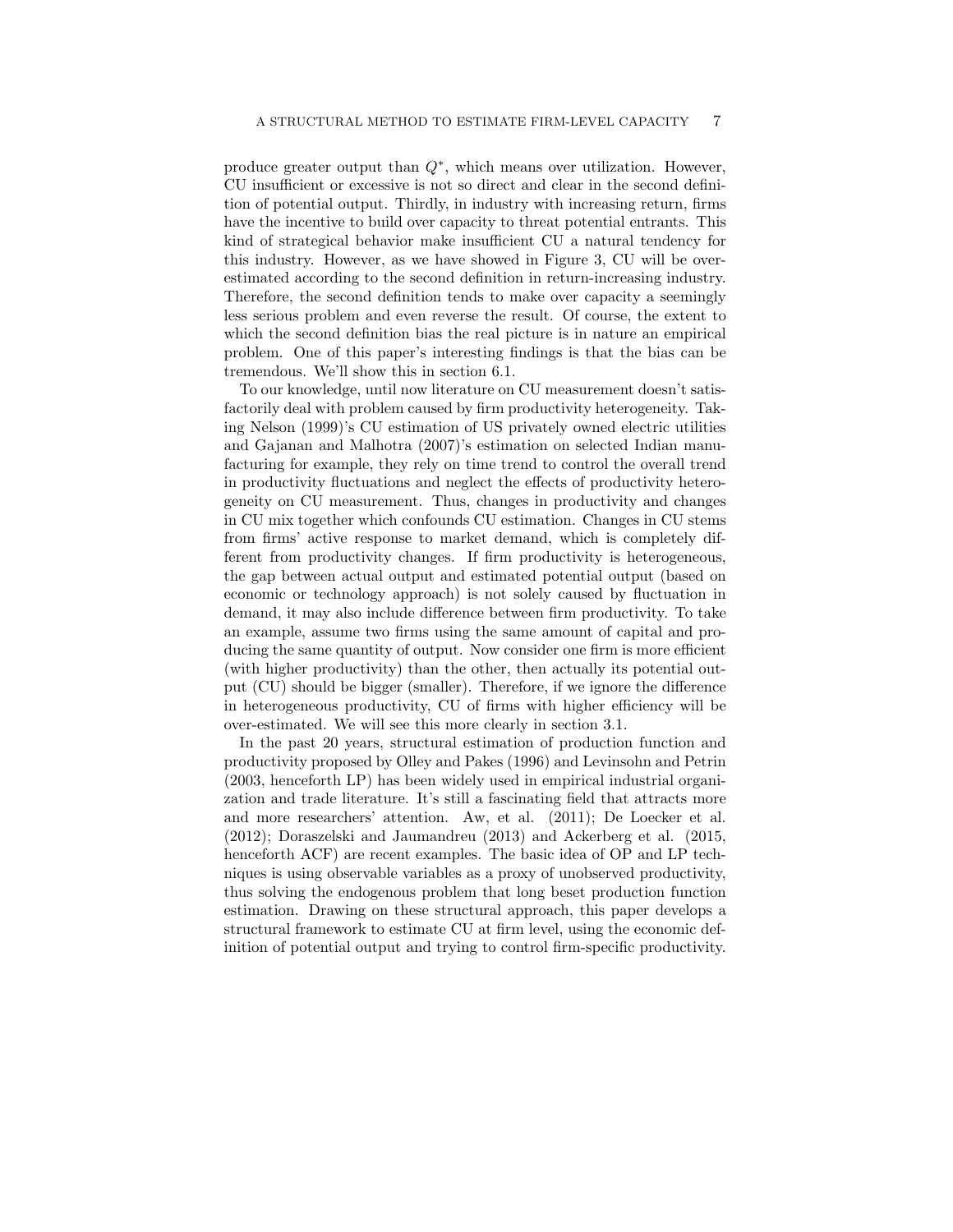# 3. STRUCTURAL MODEL AND ESTIMATION

# 3.1. Definition of potential output

Firm i at time t plans to produce output  $Q_{it}$  combining capital  $(K_{it})$ , labor  $(L_{it})$  and intermediate inputs  $(M_{it})$  with production function

$$
Q_{it} = Q(K_{it}, L_{it}, M_{it}, \Omega_{it}),
$$
\n<sup>(1)</sup>

Productivity  $(\Omega_{it})$  is assumed to be firm-specific and can only be observed by firm itself. In short-run firm's capital is assumed to be quasi-fixed factors, labor and intermediate inputs can be fully adjusted. Short-run variable cost is

$$
VC_{it} = W_t L_{it} + P_t^M M_{it} \tag{2}
$$

where  $W_t$  and  $P_t^M$  are wage and intermediate input price respectively. Specifically, considering Hicks-neutral Cobb-Douglas production function, firm's short-run cost minimization problem is

$$
\begin{aligned} \underset{L_{it}}{Min} \quad & VC_{it} = W_t L_{it} + P_t^M M_{it}, \\ s.t. \ Q_{it} = \Omega_{it} K_{it}^{\alpha_K} L_{it}^{\alpha_L} M_{it}^{\alpha_M}. \end{aligned} \tag{3}
$$

From the first-order condition (FOC), we get

$$
L_{it} = \left(\frac{Q_{it}}{\Omega_{it} K_{it}^{\alpha_K}}\right)^{\frac{1}{\alpha_L + \alpha_M}} \left(\frac{W_t}{P_t^M} \frac{\alpha_M}{\alpha_L}\right)^{\frac{-\alpha_M}{\alpha_L + \alpha_M}},
$$
  

$$
M_{it} = \left(\frac{Q_{it}}{\Omega_{it} K_{it}^{\alpha_K}}\right)^{\frac{1}{\alpha_L + \alpha_M}} \left(\frac{W_t}{P_t^M} \frac{\alpha_M}{\alpha_L}\right)^{\frac{\alpha_L}{\alpha_L + \alpha_M}}.
$$
 (4)

Then short-run average total cost  $(SRATC)$  is

$$
SRATC_{it} \equiv \frac{VC_{it}}{Q_{it}} + \frac{P_t^K K_{it}}{Q_{it}}
$$

$$
= (\alpha_L + \alpha_M) \left(\frac{P_t^M}{\alpha_M}\right)^{\frac{\alpha_M}{\alpha_L + \alpha_M}} \left(\frac{W_t}{\alpha_L}\right)^{\frac{\alpha_L}{\alpha_L + \alpha_M}} \frac{(Q_{it})^{\frac{1}{\alpha_L + \alpha_M} - 1}}{(Q_{it} K_{it}^{\alpha_K})^{\frac{1}{\alpha_L + \alpha_M}}} + \frac{P_t^K K_{it}}{Q_{it}}.
$$

$$
(5)
$$

 $P_t^K$  is the user cost of capital. Defining firm's potential output  $(Q_{it}^*)$ as the lowest point of firm's  $SRATC$  curve, i.e.  $\partial SAT C/\partial Q^* = 0$ , which means that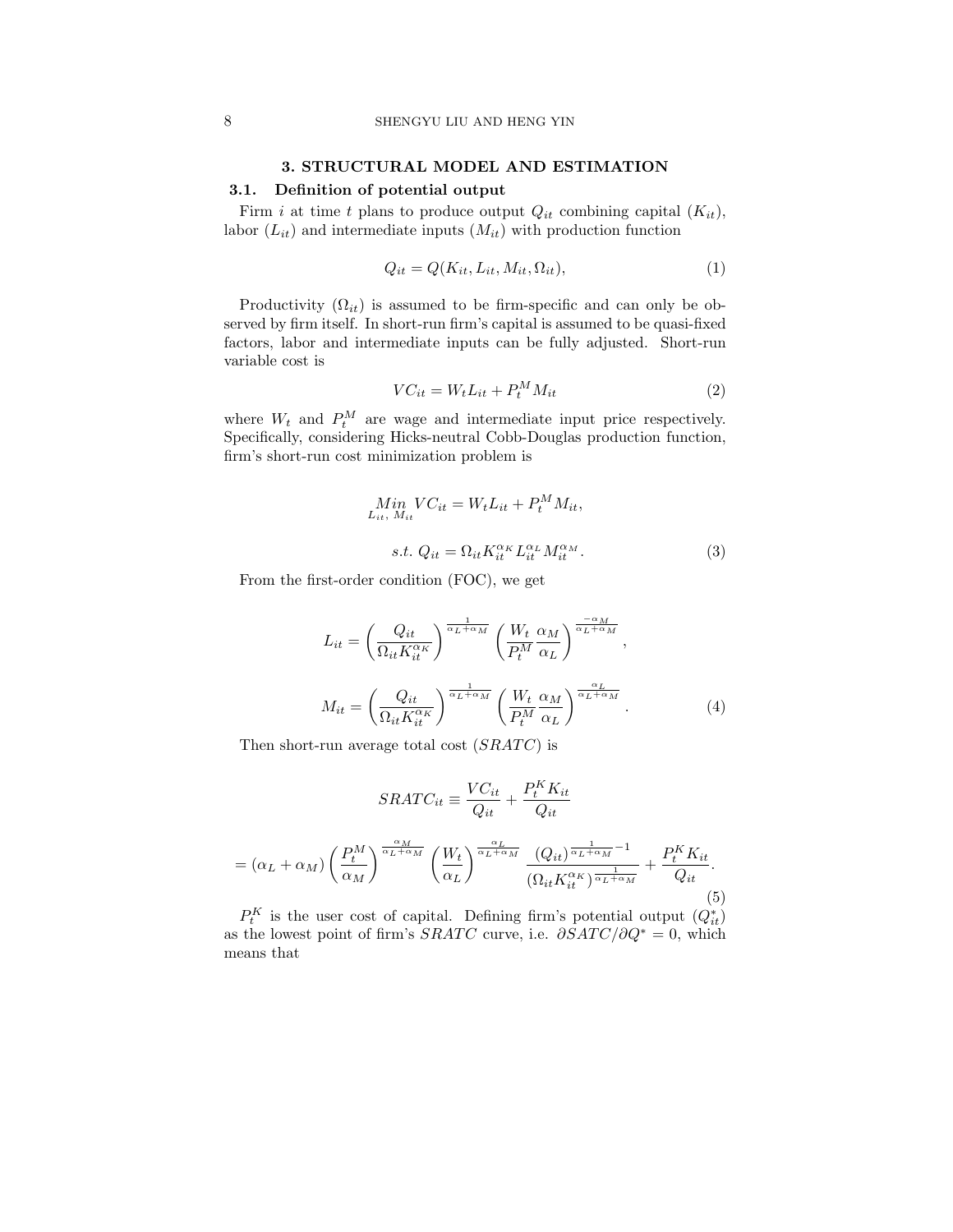$$
Q_{it}^{*} = \Omega_{it} K_{it}^{\alpha_K + \alpha_L + \alpha_M} \left(\frac{\alpha_L}{W_t}\right)^{\alpha_L} \left(\frac{\alpha_M}{P_t^M}\right)^{\alpha_M} \left(\frac{P_t^K}{1 - \alpha_L - \alpha_M}\right)^{\alpha_L + \alpha_M}.
$$
 (6)

Once firm's potential output is determined, CU can be measured as

$$
CU_{it} \equiv \frac{Y_{it}}{Q_{it}^*} = \frac{Y_{it}}{\Omega_{it} K_{it}^{\alpha_K + \alpha_L + \alpha_M} \left(\frac{\alpha_L}{W_t}\right)^{\alpha_L} \left(\frac{\alpha_M}{P_t^M}\right)^{\alpha_M} \left(\frac{P_t^K}{1 - \alpha_L - \alpha_M}\right)^{\alpha_L + \alpha_M}}.
$$
\n(7)

where  $Y_{it}$  is the actual output. Note that if we define potential output  $(Q_{it}^{'} )$  as the output where the SRATC curve is tangent to the LATC curve, i.e.  $Q'_{it}$  is the output that satisfies  $\partial SRATC/\partial K = 0$ , then

$$
Q'_{it} = \Omega_{it} K_{it}^{\alpha_K + \alpha_L + \alpha_M} \left(\frac{\alpha_L}{W_t}\right)^{\alpha_L} \left(\frac{\alpha_M}{P_t^M}\right)^{\alpha_M} \left(\frac{P_t^K}{\alpha_K}\right)^{\alpha_L + \alpha_M}.
$$
 (8)

Compare equation  $(6)$  and  $(8)$ , it is clear that under constant returns to scale  $(\alpha_K + \alpha_L + \alpha_M = 1)$  the two economic potential output defined above is equivalent. If returns to scale increase  $(\alpha_K + \alpha_L + \alpha_M > 1)$ , then  $Q' < Q^*$ . When returns to scale decrease  $(\alpha_K + \alpha_L + \alpha_M < 1), Q' > Q^*$ .

(7) shows clearly that ignoring firm's productivity heterogeneity will bias CU measurement. Other things being equal, the higher firm's productivity is, the greater estimated potential output, and the lower CU estimation. Thus, ignoring productivity heterogeneity will overestimate highproductivity firms' CU.

(7) also shows that CU estimation depends on the actual output, capital, and three input prices, which can be observed directly. CU also relates to three parameters (i.e.  $\alpha_K$ ,  $\alpha_L$  and  $\alpha_M$ ) and unobserved  $\Omega_{it}$ , which we turn to the structural approach of production function and productivity estimation. Specifically, we use ACF method to estimate production function and OP method to deal with sample selection problem caused by exit.

# 3.2. Estimation

The firm's actual output is

$$
Y_{it} = Q_{it} \exp\left(\mu_{it}\right). \tag{9}
$$

where  $\mu_{it}$  is shock to output. For Hicks-neutral Cobb-Douglas production function

$$
y_{it} = \alpha_K k_{it} + \alpha_L l_{it} + \alpha_M m_{it} + \omega_{it} + \mu_{it}.
$$
\n(10)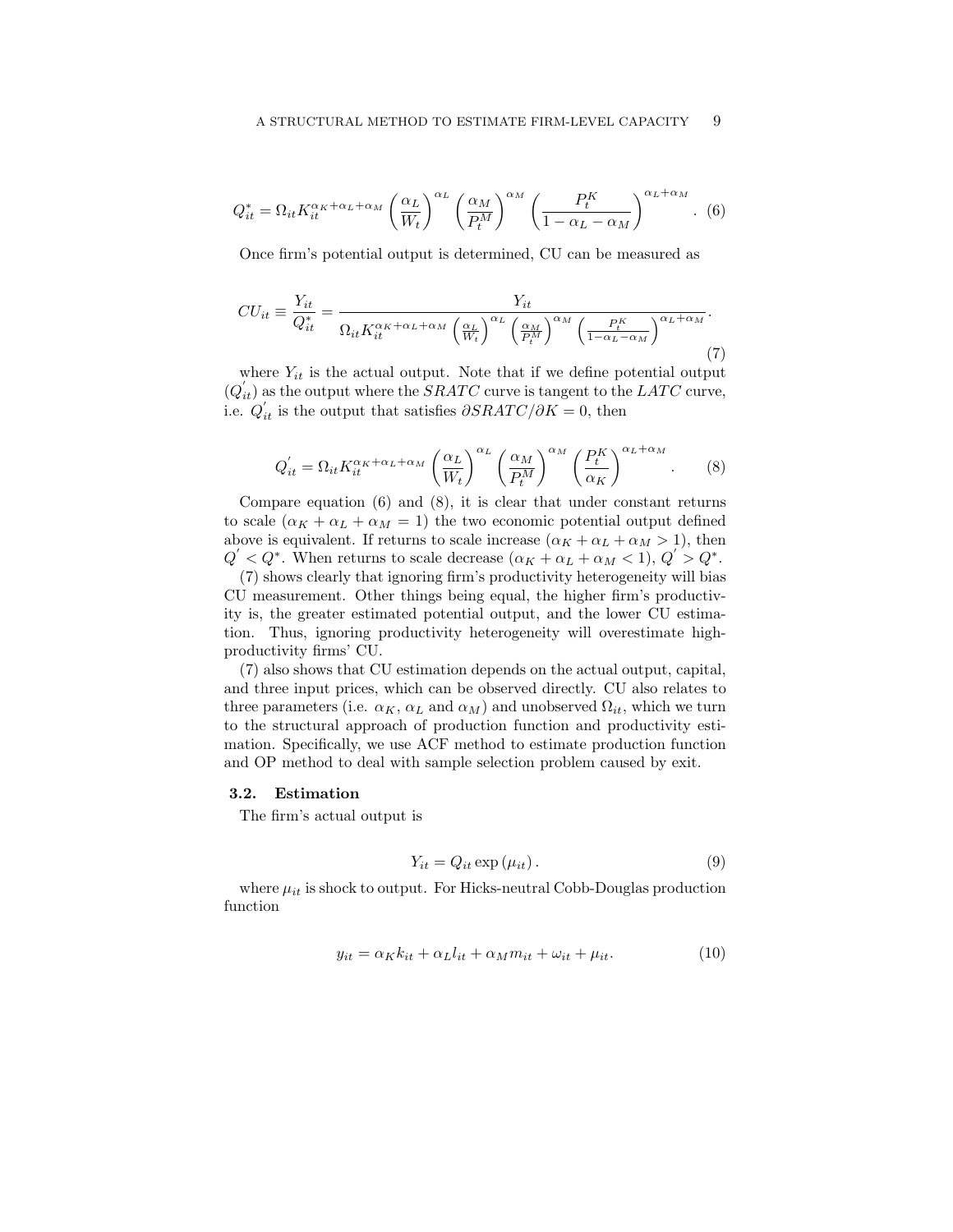where  $k_{it}$ ,  $l_{it}$ ,  $m_{it}$  and  $\omega_{it}$  are logs of corresponding variables. We assume ACF structure: capital  $k_{it}$  is determined one period ahead, current productivity  $\omega_{it}$  realizes, and firm chooses labor after observing  $\omega_{it}$ , then intermediate input is chosen. Therefore, labor is given by  $l_{it} = l(k_{it}, \omega_{it}),$ and intermediate input demand is  $m_{it} = m(k_{it}, l_{it}, \omega_{it})$ . Substitute them into the production function leads to

$$
y_{it} = \varphi(k_{it}, l_{it}, m_{it}) + \mu_{it}.
$$
\n(11)

We use two-stage estimation. The first stage just separates  $\varphi(k_{it}, l_{it}, m_{it})$ from output shock  $\mu_{it}$ . By constraction,  $k_{it}$ ,  $l_{it}$  and  $m_{it}$  are independent to  $\mu_{it}$ . We use a complete polynomial of order three to approach the unknown function  $\varphi(\cdot)$  and get the estimation  $\hat{\varphi}_{it}$  of  $\varphi(k_{it}, l_{it}, m_{it})$ . In the second stage, the productivity is assumed to follow the first order Markov process, i.e.  $\omega_{it}$  includes its conditional expectation at time  $t-1$  and an innovation  $\xi_{it}$ . That is

$$
\omega_{it} = E_t \left[ \omega_{it} | \omega_{it-1} \right] + \xi_{it} = g \left( \omega_{it-1} \right) + \xi_{it}.
$$
\n(12)

where  $g(\omega_{it-1})$  represents an unknown function of productivity expectation.

Since we can only observe samples of continuous operation, information omission of exitors may bias the estimation. In particular, the evolution of productivity (12) only represents continuous firm. That is

$$
\omega_{it} = E_t \left[ \omega_{it} | \omega_{it-1}, \theta_{it} = 1 \right] + \xi_{it}.
$$
\n(13)

 $\theta_{it}$  is indicator function, which equals to 1 if firm remains active and 0 if it exits. Following  $OP<sup>9</sup>$  we assume that firm' enter and exit decision depends on its current productivity level and a threshold  $\underline{\omega}_{it}$ . When  $\omega_{it} > \underline{\omega}_{it}$ , it continues to operate, otherwise it exits. Then

$$
E_t\left[\omega_{it}|\omega_{it-1},\theta_{it}=1\right] = E_t\left[\omega_{it}|\omega_{it-1},\omega_{it} > \underline{\omega}_{it}\right] = \phi\left(\underline{\omega}_{it},\omega_{it-1}\right). \tag{14}
$$

On the other hand, firm's survival probability can be expressed as

$$
P_{it|t-1} = \Pr(\theta_{it} = 1 | \underline{\omega}_{it}, \omega_{it-1}) = \Pr(\omega_{it} > \underline{\omega}_{it} | \underline{\omega}_{it}, \omega_{it-1}) = \Psi_{t-1}(\underline{\omega}_{it}, \omega_{it-1}).
$$
\n(15)

<sup>9</sup>As a recent example, Collard-Wexler and De Loecker (2015) also uses this method to deal with sample selection.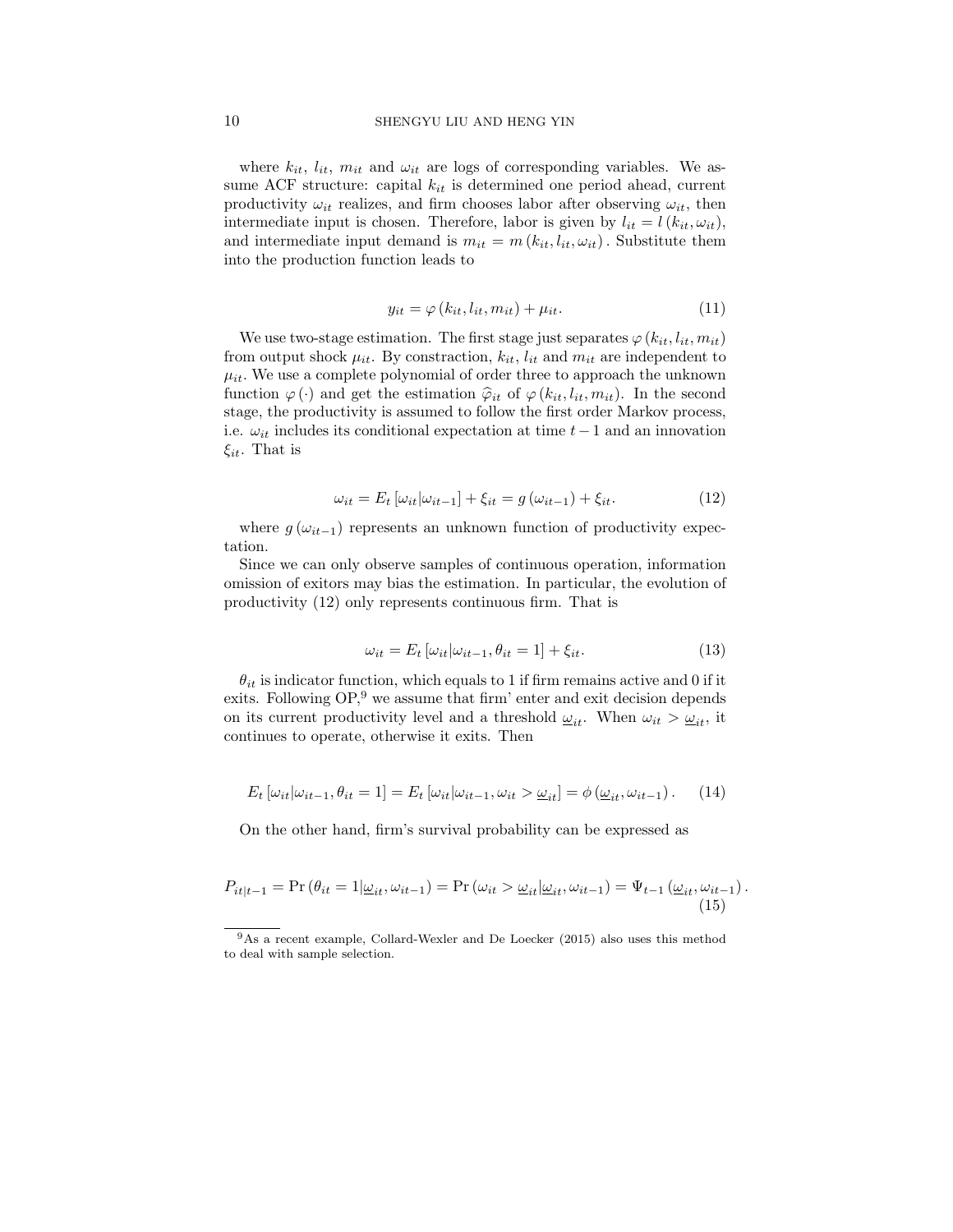As OP notices, if the density of  $\omega_{it}$  conditional on  $\omega_{it-1}$  is positive in a region about  $\omega_{it}$  (for every  $\omega_{it-1}$ ), the selection equation (15) can be inverted to express  $\underline{\omega}_{it}$  as a function of  $\omega_{it-1}$  and  $P_{it|t-1}$ , i.e.  $\Psi_{t-1}^{-1}(\omega_{it-1}, P_{it|t-1})$ . Then

$$
E_t\left[\omega_{it}|\omega_{it-1},\theta_{it}=1\right] = \phi\left(\omega_{it-1},\Psi_{t-1}^{-1}\left(\omega_{it-1},P_{it|t-1}\right)\right) = h(\omega_{it-1},P_{it|t-1}).\tag{16}
$$

Thus, to solve sample selection problem caused by firms' exit, we only need to add the predicted survival probability to Markov process (12), which becomes

$$
\omega_{it} = h(\omega_{it-1}, P_{it|t-1}) + \xi_{it}.
$$
\n
$$
(17)
$$

Since capital is built one-period ahead, it doesn't relate to current innovation of productivity  $(\xi_{it})$ , which means

$$
E_t \left[ \xi_{it} \cdot \left[ k_{it} \right]_{it-1} m_{it-1} \right]' \right] = 0. \tag{18}
$$

This is just our second stage moment condition to identify 3 production function parameters. We use GMM routine to estimate  $\alpha_K$ ,  $\alpha_L$  and  $\alpha_M$ . Then productivity can be recovered by

$$
\omega_{it} = \hat{\varphi}_{it} - \alpha_K k_{it} - \alpha_L l_{it} - \alpha_M m_{it} \tag{19}
$$

Finally, bringing all these estimators into (8), we get an estimation of firm level CU.

### 4. DATA

The source of our data is the Annual Census of Industrial Production during period 1998–2008, a firm-level survey conducted by the National Bureau of Statistics (NBS). This annual census includes all industrial nonstate firms with more than 5 million RMB (about \$600,000) in annual sales plus all industrial state-owned firms (SOEs).<sup>10</sup> The source is the same used for example in Hsieh and Klenow (2009) and Song et al. (2011).

We have done an intensive work (in the style of Brandt et al., 2012) to link over time the data of the firms that presumably had the ID changed. This process has used extensively information such the firm's name, corporate representative, 6-digit district code, post code, address, telephone number, industry code, year of birth, and has been implemented in several steps:

 $10$ After 2006 SOEs with less than 5 million RMB are excluded from the survey.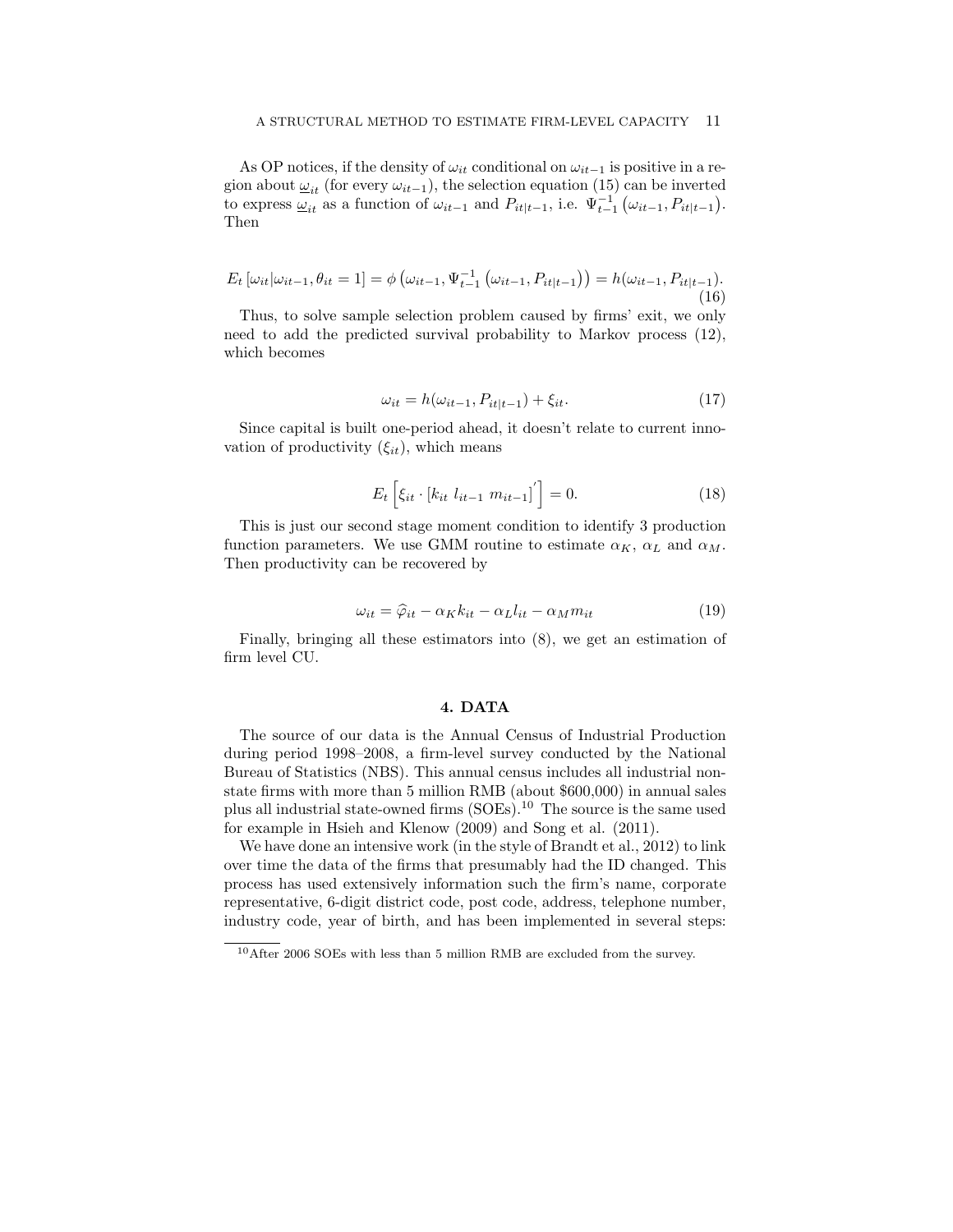first checking on neighbor years two by two, then longer panel sequences with the following/previous years. Description of the linking process can be found in Jaumandreu and Yin (2014).

| Industry | Obs.   | Output |       | Capital |       | Labor |       | Material |       |
|----------|--------|--------|-------|---------|-------|-------|-------|----------|-------|
|          |        | Mean   | s.d.  | Mean    | s.d.  | Mean  | s.d.  | Mean     | s.d.  |
| 20       | 36536  | 9.787  | 0.948 | 7.790   | 1.292 | 4.498 | 0.788 | 9.434    | 0.992 |
| 25       | 13109  | 10.115 | 1.514 | 8.885   | 1.896 | 4.591 | 1.267 | 9.716    | 1.548 |
| 26       | 88015  | 10.012 | 1.138 | 8.351   | 1.523 | 4.436 | 1.028 | 9.668    | 1.182 |
| 29       | 21034  | 10.008 | 1.060 | 8.290   | 1.410 | 4.827 | 1.013 | 9.457    | 1.092 |
| 30       | 49603  | 9.859  | 0.999 | 8.135   | 1.369 | 4.427 | 0.878 | 9.432    | 1.028 |
| 31       | 132342 | 9.899  | 1.041 | 8.560   | 1.366 | 4.760 | 0.881 | 9.398    | 1.100 |
| 32       | 36452  | 10.471 | 1.372 | 8.550   | 1.642 | 4.713 | 1.103 | 10.233   | 1.411 |
| 33       | 13335  | 10.146 | 1.225 | 8.170   | 1.635 | 4.488 | 1.054 | 9.926    | 1.269 |
| 34       | 83093  | 9.889  | 1.002 | 7.947   | 1.351 | 4.488 | 0.876 | 9.456    | 1.045 |
| 35       | 136479 | 9.851  | 1.009 | 8.038   | 1.357 | 4.541 | 0.903 | 9.443    | 1.045 |
| 36       | 69108  | 9.975  | 1.077 | 8.228   | 1.396 | 4.633 | 0.951 | 9.496    | 1.127 |
| 37       | 64669  | 10.200 | 1.286 | 8.442   | 1.615 | 4.797 | 1.032 | 9.715    | 1.336 |
| 39       | 71091  | 10.183 | 1.139 | 8.136   | 1.471 | 4.585 | 0.957 | 9.743    | 1.181 |
| 40       | 53337  | 10.809 | 1.378 | 8.707   | 1.753 | 5.121 | 1.134 | 10.216   | 1.449 |
| 41       | 15730  | 9.972  | 1.085 | 7.863   | 1.573 | 4.503 | 0.999 | 9.458    | 1.142 |
| All      | 883933 | 10.035 | 1.145 | 8.265   | 1.486 | 4.628 | 0.976 | 9.598    | 1.189 |

TABLE 1.

Descriptive statistics<sup>∗</sup>

<sup>∗</sup>: Input and output variables are the logarithm forms.

To test our estimation method, we focus on all firms in 15 heavy industries defined by the National Bureau of Statistics.<sup>11</sup> We clean up the data according to the following four criteria. First, drop observations with missing value in key variables, such as revenue, labor, capital and intermediate materials. Second, delete observations with obvious reporting errors, such as negative value in key variables, or illogic values such as intermediate material being greater than revenue. Third, drop all firms with less than 8 employees. We also delete firms that variable cost are greater than revenue. Finally, delete the top and bottom 1 percent extreme values of the four main variables, i.e. revenue, labor, capital and intermediate materials. Table 1 provides the main variables' descriptive statistics.

# 5. ESTIMATION RESULTS

# 5.1. Production function parameters

<sup>11</sup>Appendix A lists the heavy industry classification, and detail sub-industries included.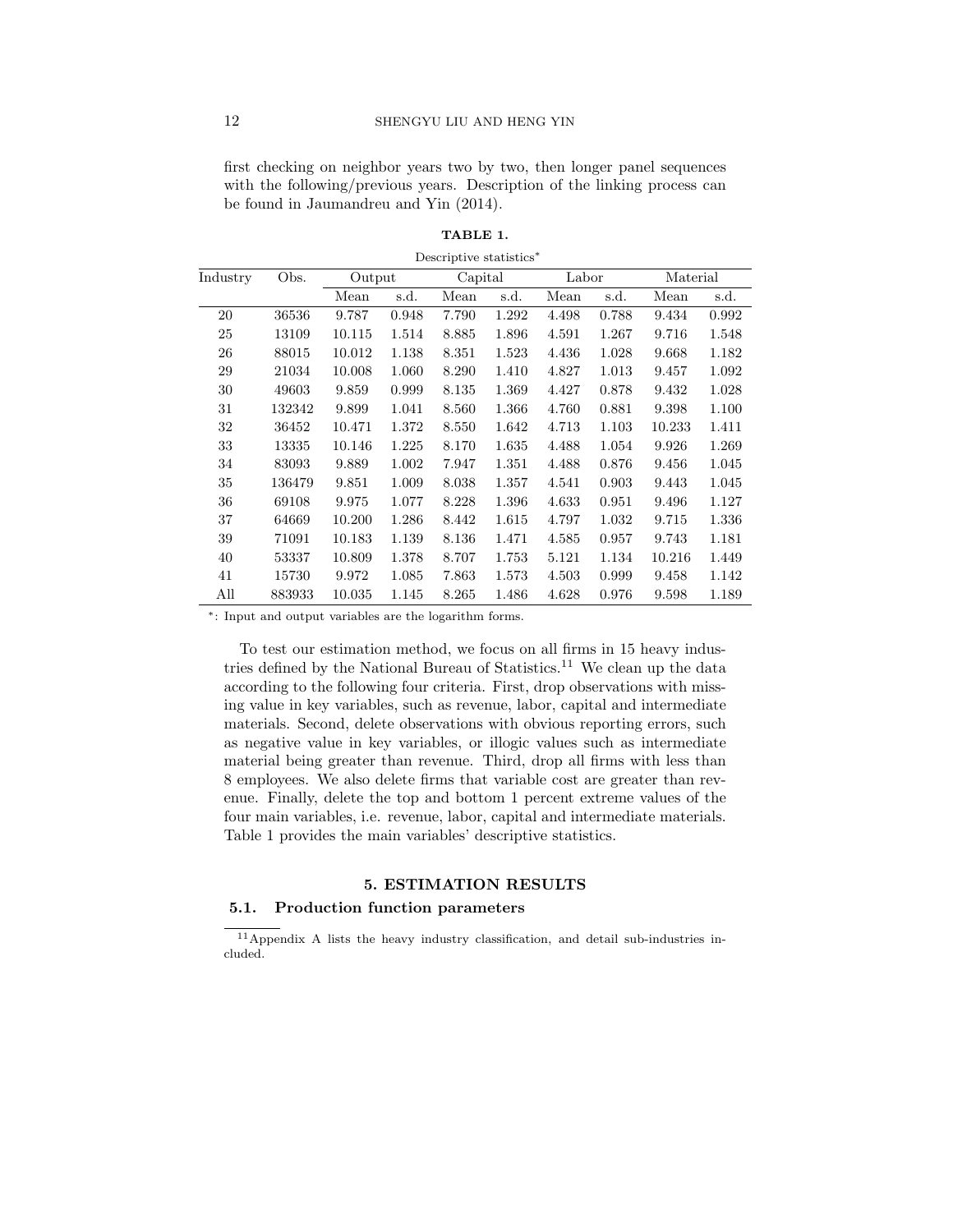|          | Production function estimates <sup><i>a</i></sup> |                        |            |           |          |                      |  |
|----------|---------------------------------------------------|------------------------|------------|-----------|----------|----------------------|--|
| Industry | Capital                                           | Labor                  | Materials  | Short RTS | Long RTS | $Obs^{\overline{b}}$ |  |
| 20       | $0.035***$                                        | $0.036***$             | $0.939***$ | 0.975     | 1.009    | 22345                |  |
| 25       | $0.054^{***}\,$                                   | $0.033^{\ast\ast\ast}$ | $0.907***$ | 0.940     | 0.994    | 7804                 |  |
| 26       | $0.044***$                                        | $0.037***$             | $0.929***$ | 0.966     | 1.010    | 55976                |  |
| 29       | $0.043^{\ast\ast\ast}$                            | $0.037^{\ast\ast\ast}$ | $0.939***$ | 0.976     | 1.019    | 13772                |  |
| 30       | $0.038^{***}\,$                                   | $0.042***$             | $0.931***$ | 0.972     | 1.010    | 31923                |  |
| 31       | $0.040***$                                        | $0.039^{***}\,$        | $0.925***$ | 0.964     | 1.004    | 85338                |  |
| 32       | $0.029***$                                        | $0.032***$             | $0.941***$ | 0.973     | 1.002    | 21920                |  |
| 33       | $0.032***$                                        | $0.056***$             | $0.932***$ | 0.988     | 1.020    | 5837                 |  |
| 34       | $0.038***$                                        | $0.050***$             | $0.929***$ | 0.979     | 1.017    | 52263                |  |
| 35       | $0.047***$                                        | $0.042***$             | $0.932***$ | 0.974     | 1.021    | 88155                |  |
| 36       | $0.057***$                                        | $0.027***$             | $0.915***$ | 0.941     | 0.998    | 44424                |  |
| 37       | $0.046^{\ast\ast\ast}$                            | $0.038^{\ast\ast\ast}$ | $0.921***$ | 0.959     | 1.005    | 41628                |  |
| 39       | $0.031^{***}\,$                                   | $0.057^{\ast\ast\ast}$ | $0.929***$ | 0.986     | 1.017    | 46618                |  |
| 40       | $0.036***$                                        | $0.051^{\ast\ast\ast}$ | $0.911***$ | 0.962     | 0.997    | 34242                |  |
| 41       | $0.056^{\ast\ast\ast}$                            | $0.044***$             | $0.892***$ | 0.936     | 0.991    | 9995                 |  |
| All      | 0.042                                             | 0.041                  | 0.926      | 0.968     | 1.009    |                      |  |

TABLE 2.

 $a$ : All input coefficients of industries' production function are statistically significant estimated at 1%. t statistics are not reported limited to space.  $*$  p < 0.1;  $*$  p < 0.05; ∗∗∗ p < 0.01.

b : Observations used in ACF estimation.

In Table 2 we report point estimates of production function parameters and returns to scale (RTS) for each of the 15 industries. The elasticities of the inputs are all precisely estimated at  $1\%$  level of statistical significance. In all 15 industries, the coefficients on capital and labor are between 0.027 - 0.057; the materials coefficient lay between 0.892-0.941. Short-run RTS ranges from 0.936 to 0.988; long-term RTS stays between 0.991-1.021. These results are consistent with the literature estimations.<sup>12</sup>

### 5.2. Distribution of CU

We now use our production function estimates to construct measures of firm level CU and describe its distribution and changes between 1998 and 2008. Figure 4 depicts firm's CU distribution density of all firms in the 15 heavy industries. Table 3 shows CU median value in more details.<sup>13</sup> CU median value of all these manufacturing firms is 90.36% and the ratio of firms with CU less than  $80\%$ <sup>14</sup> is 45.86%. According to 80% thresh-

<sup>12</sup>See Doraszelski and Jaumandreu (2013), for example.

<sup>&</sup>lt;sup>13</sup>If we don't specially point out, all numbers are the median of CU in the related cell in the rest of this paper.

<sup>&</sup>lt;sup>14</sup>We choose  $80\%$  as a thumb rule of the threshold of excess capacity.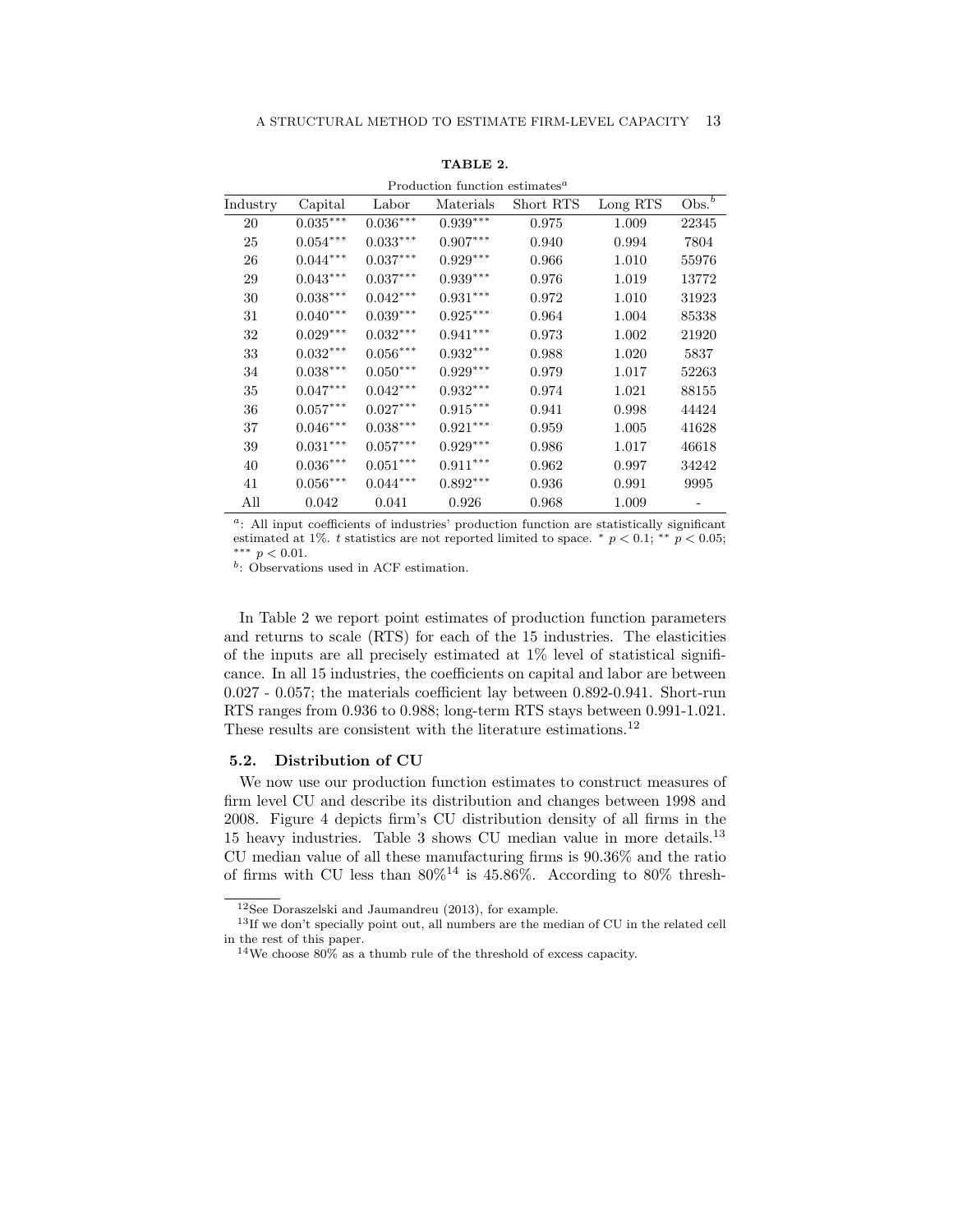|          | CU estimation during $1998-2008^a$ |       |       |       |       |       |            |          |                    |
|----------|------------------------------------|-------|-------|-------|-------|-------|------------|----------|--------------------|
| Industry | 1998                               | 2000  | 2004  | 2008  | 98-03 | 04-08 | $Growth^b$ | All year | $\mathrm{Ratio}^c$ |
| 20       | 0.599                              | 0.699 | 0.933 | 1.169 | 0.821 | 1.151 | 40.20      | 1.016    | 41.96              |
| 25       | 0.915                              | 1.236 | 1.915 | 3.197 | 1.476 | 2.604 | 76.38      | 1.968    | 19.96              |
| 26       | 0.527                              | 0.682 | 1.111 | 1.399 | 0.809 | 1.323 | 63.54      | 1.062    | 40.25              |
| 29       | 0.300                              | 0.397 | 0.709 | 0.983 | 0.489 | 0.880 | 79.87      | 0.673    | 56.02              |
| 30       | 0.412                              | 0.534 | 0.880 | 1.193 | 0.639 | 1.086 | 69.85      | 0.868    | 46.89              |
| 31       | 0.354                              | 0.395 | 0.643 | 1.013 | 0.490 | 0.884 | 80.40      | 0.677    | 55.61              |
| 32       | 0.611                              | 0.693 | 1.376 | 1.742 | 0.921 | 1.523 | 65.37      | 1.217    | 34.69              |
| 33       | 0.307                              | 0.324 | 0.771 | 0.661 | 0.495 | 0.645 | 30.36      | 0.528    | 63.08              |
| 34       | 0.372                              | 0.451 | 0.849 | 1.017 | 0.593 | 0.926 | 56.20      | 0.773    | 51.22              |
| 35       | 0.351                              | 0.453 | 0.895 | 1.110 | 0.613 | 1.003 | 63.56      | 0.828    | 48.72              |
| 36       | 0.777                              | 0.932 | 1.777 | 2.213 | 1.230 | 2.013 | 63.67      | 1.646    | 26.21              |
| 37       | 0.492                              | 0.569 | 1.196 | 1.506 | 0.788 | 1.369 | 73.58      | 1.089    | 39.53              |
| 39       | 0.199                              | 0.292 | 0.604 | 0.781 | 0.377 | 0.691 | 83.49      | 0.527    | 63.75              |
| 40       | 0.539                              | 0.678 | 1.092 | 1.465 | 0.801 | 1.303 | 62.64      | 1.069    | 40.92              |
| 41       | 0.913                              | 1.198 | 2.276 | 3.149 | 1.533 | 2.736 | 78.50      | 2.165    | 20.38              |
| All      | 0.424                              | 0.527 | 0.948 | 1.247 | 0.670 | 1.130 | 68.71      | 0.904    | 45.95              |

TABLE 3.

<sup>a</sup> Numbers are median of CU except specially mentioned.

 $^b$  The  $\%$  change of median between 1998–2003 and 2004–2008.

 $c$  The proportion  $(\%)$  of firms with capacity utilization lower than 0.8.

old, we identify 5 excess capacity industries, i.e. Electronic Machinery and Equipment (39, 52.7%), Non-Ferrous Metal Rolling Processing Industry (33, 52.8%), Balata Product Industry (29, 67.3%), Nonmetallic Minerals Products (31, 67.7%) and Metal Product (34, 77.3%). Very interesting, these 5 industries are also widely considered excess capacity industries by policy makers and practitioners.<sup>15</sup> We further divide all firms into undercapacity group and over-capacity group, the latter including five most excess capacity industries mentioned above. Figure 4 shows the density distribution function for over-capacity industry (solid line) and under-capacity industry (dash line). The distribution for over-capacity firms is obviously to the left, the spike phenomenon being more significant.

Overall 46.56% firms' CU is greater than 1. Some industries' CU median even reach 1.5, especially in booming years (for example, 2004). Of course, from the view of technology approach (introduced in section 2), this is unacceptable. By definition, CU estimated by technology approach should always less than 1. In fact, potential output from economic approach is

<sup>15</sup>For example, all these industries are mentioned as serious excess by "the Sate Council's guidelines for solving serious excess capacity" (Chinese Sate Council, NO.2013-41, October 6th, 2013).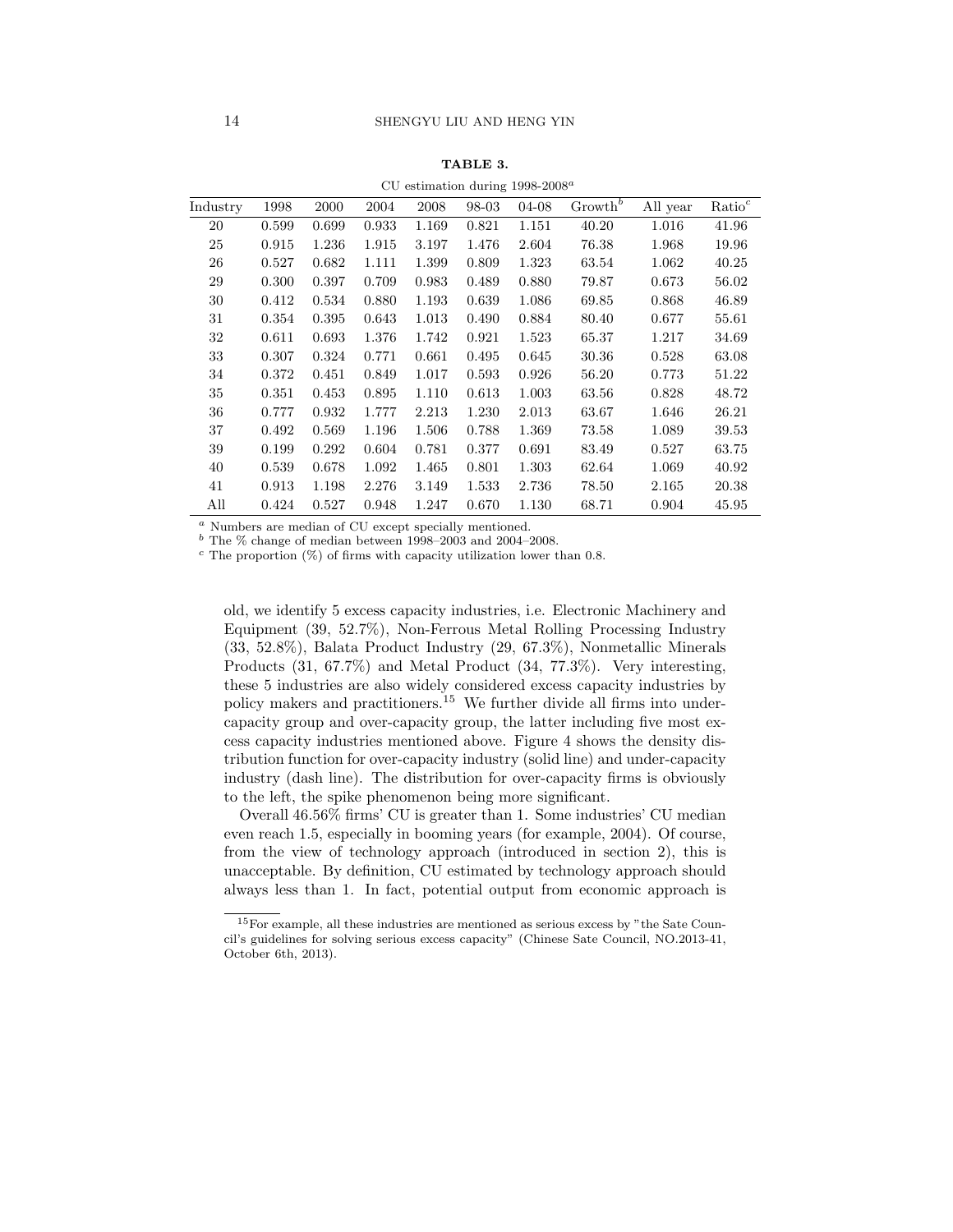

of economic approach is systematically bigger, and exceeding 1 is rather or later their production will return to the position with the lowest cost. 2 marginal cost, producing even at rather high cost region. Apparently it's .<br>. 0.5 0.6 booming, firms will produce more through balancing marginal revenue and (capital), which can't be adjusted freely in the short run. If the market is common. We believe this is just what the advantage of economic approach usually smaller than technology approach, which defines potential output the greatest capacity output or peak output. Accordingly, CU estimation lies in. As we have known, firm's capacity is limited by its fixed factors unreasonable to define this as firm's potential output. As the time horizon prolongs, firms will try to increase their capacity by investment and sooner

### 5.3. CU trends and industrial differences

We also calculate the ratio of firms whose CU are lower than 80%. They Figure 5 and Table 3 present the time trends of CU during 1998-2008. also suffers from serious deflation and structural adjustment. Chinese govboth show that CU increases year by year, with obvious stage characteristics. First, CU increases from 42.4% in 1998 to 124.7% in 2008. Meanwhile, the ratio of CU lower than 0.8 decreases steadily from 70.15% in 1998 to 35.06% in 2008. Second, the whole interval can be further separated into two subperiods with salient difference. In the first subperiod (1998-2003), all industry's CU remains in comparatively low level (66.01%). Asian financial crisis occurs during this period. At the same time Chinese economy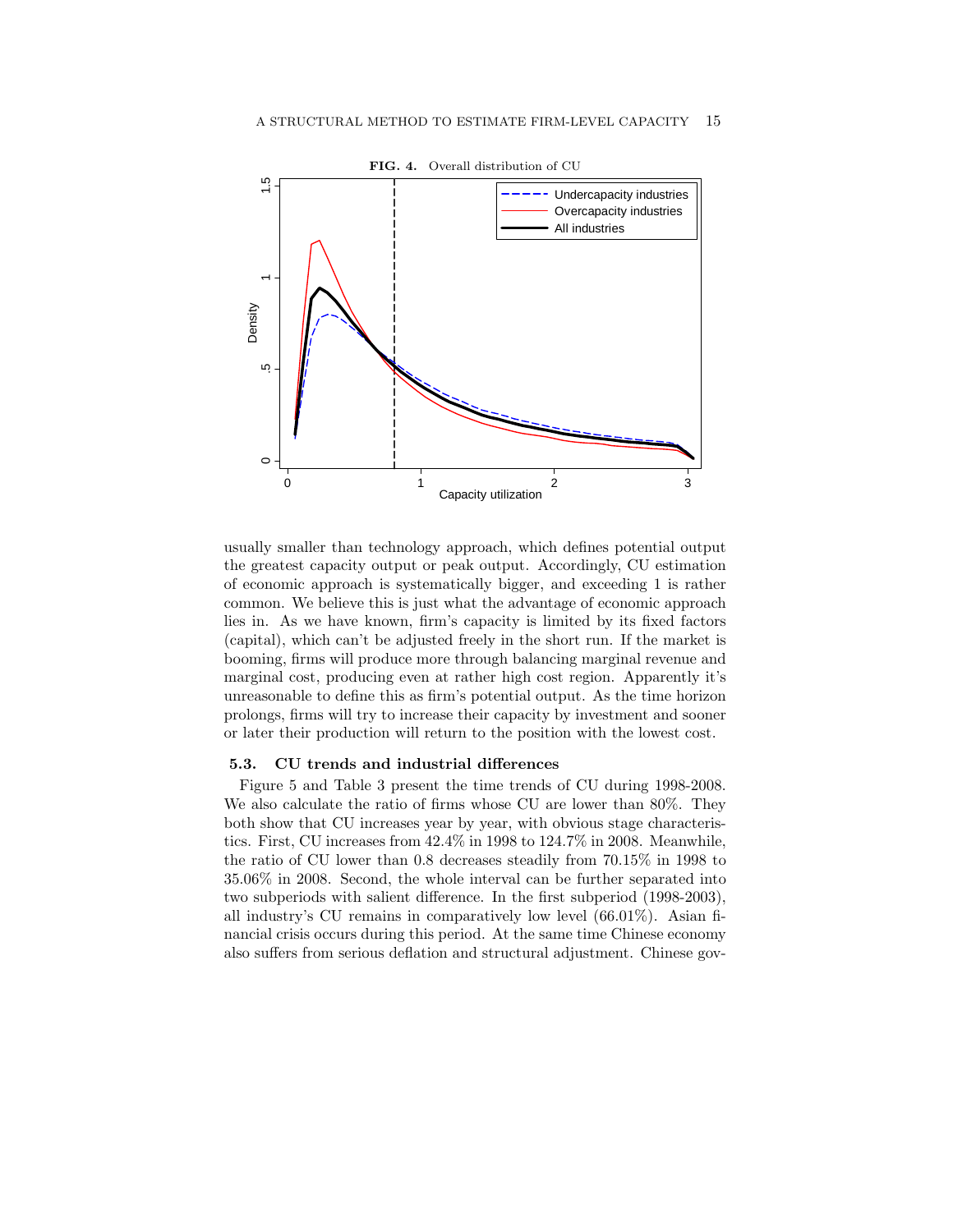ernment keeps stimulating the economy using both expansionary fiscal and monetary policy, and gradually it works. At the end of this period the excess capacity has been alleviated obviously. In the second subperiod 0 $(2004-2008)$ , CU maintains at high level and the growth trend of CU slows down. As the global financial crisis takes place in 2008, CU in some industries begins to decline. There appears obvious symptom that a new round of excess capacity is coming. ee<br>pa



before 2000, then begins to increase, falling again after 2004. Second, According to Table 3, CU also shows obvious across-industry differences. First, as mentioned above, five industries are identified as excess capacity. Ratios of whose firms CU lower than 80% in these five industries are 63.75%, 63.08%, 56.02%, 55.61% and 51.22% respectively. Non-Ferrous Metal Rolling Processing Industry (33), for example, CU is only 32.4% some industries' CU remains at relatively high level, even greater than 1.5 for some year. For Instrument, Meter, Stationery and Office Machine Manufacturing (41), Petroleum Processing and Coking Plant Industry (25) and Special Machinery Manufacturing (36), more than half of firms' CU is significantly higher than 90% in these three sectors even during the first subperiod. Table 2 also presents that capital coefficient on these three sectors are 0.056, 0.054 and 0.057, respectively, higher than the average level of the entire industry  $(0.042)$ .<sup>16</sup> Third, some industries' CU hover around 0.8-1.2, with significant cyclical variation. Take Ferrous Metal Smelting and Rolling Processing (32) for example, CU in 1998-1999 is slightly less than 70%, then increases steadily to 137.6% in 2004 and slightly rises in the rest four years.

### 5.4. Regional and ownership differences

 $16$ This result is similar to Han at al. (2011). They argue that the main reason why these industries maintain a high CU level is that their capital-output ratio keeps in low level, while large number of orders make firms overload their equipments.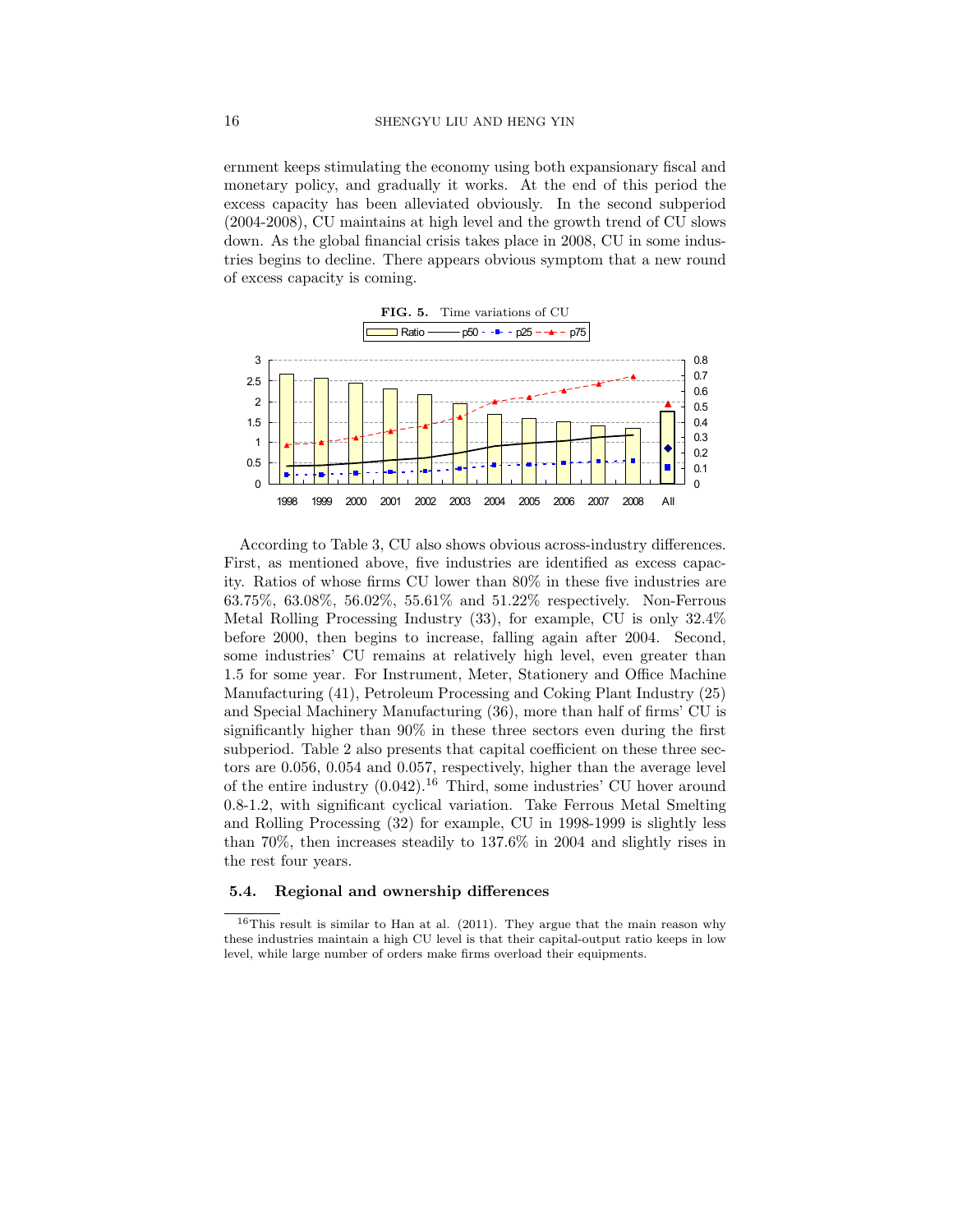|          | Pairwise comparison of CU on regional and ownership differences |        |        |            |       |                    |            |            |               |
|----------|-----------------------------------------------------------------|--------|--------|------------|-------|--------------------|------------|------------|---------------|
|          | Panel A: Region                                                 |        |        |            |       | Panel B: Ownership |            |            |               |
|          | East                                                            | Middle | West   | East-North |       | SOE                | Collective | Private    | HMT & Foreign |
| $All^a$  | 0.961                                                           | 0.863  | 0.675  | 0.765      | All   | 0.366              | 0.730      | 1.045      | 0.725         |
| $East^b$ |                                                                 | 32.397 | 70.861 | 38.836     | SOE   |                    | $-92.657$  | $-158.546$ | $-91.676$     |
| $Mid.^b$ |                                                                 |        | 37.866 | 14.151     | Coll. |                    |            | $-85.680$  | $-0.939$      |
| $West^b$ |                                                                 |        |        | $-18.057$  | Pri.  |                    |            |            | 86.624        |

TABLE 4.

<sup>a</sup> Numbers in this row are median of CU.

 $<sup>b</sup>$  Numbers in this row are *z*-statistics of pairwise median test.</sup>

|          | Industry, region and ownership differences in $\mathrm{C} \mathrm{U}^-$ |        |       |            |           |            |         |               |
|----------|-------------------------------------------------------------------------|--------|-------|------------|-----------|------------|---------|---------------|
| Industry | $\rm East$                                                              | Middle | West  | East-North | SOE       | Collective | Private | HMT & foreign |
| 20       | 1.148                                                                   | 0.924  | 0.834 | 0.697      | 0.294     | 0.930      | 1.108   | 0.701         |
| 25       | 2.405                                                                   | 1.392  | 1.755 | 2.413      | 1.028     | 1.738      | 2.207   | 1.621         |
| 26       | 1.191                                                                   | 1.013  | 0.755 | 0.825      | 0.387     | 1.004      | 1.224   | 0.828         |
| 29       | 0.708                                                                   | 0.622  | 0.497 | 0.428      | 0.255     | 0.517      | 0.812   | 0.493         |
| 30       | 0.901                                                                   | 0.812  | 0.767 | 0.645      | 0.379     | 0.682      | 1.028   | 0.569         |
| 31       | 0.763                                                                   | 0.753  | 0.386 | 0.615      | 0.270     | 0.588      | 0.781   | 0.549         |
| 32       | 1.405                                                                   | 0.967  | 1.068 | 1.211      | 0.515     | 0.854      | 1.389   | 0.937         |
| 33       | 0.562                                                                   | 0.552  | 0.333 | 0.476      | $0.165\,$ | 0.456      | 0.630   | 0.297         |
| 34       | 0.807                                                                   | 0.677  | 0.621 | 0.597      | 0.311     | 0.610      | 0.893   | 0.515         |
| 35       | 0.859                                                                   | 0.766  | 0.693 | 0.738      | 0.286     | 0.685      | 0.927   | 0.669         |
| 36       | 1.673                                                                   | 1.694  | 1.286 | 1.567      | 0.652     | 1.408      | 1.905   | 1.325         |
| 37       | 1.157                                                                   | 1.029  | 0.983 | 0.835      | 0.451     | 0.960      | 1.334   | 0.784         |
| 39       | 0.556                                                                   | 0.468  | 0.456 | 0.397      | 0.199     | 0.396      | 0.619   | 0.449         |
| 40       | 1.107                                                                   | 0.835  | 0.742 | 0.767      | 0.459     | 0.819      | 1.395   | 0.910         |
| 41       | 2.206                                                                   | 2.070  | 1.931 | 2.129      | 0.891     | 1.813      | 2.533   | 1.978         |

| TABLE 5. |  |
|----------|--|
|          |  |

Industry, region and ownership differences in CU<sup>a</sup>

 $^a$  Numbers are median of CU.

We also examine the cross-region variations and ownership differences of CU in Table 4 and Table 5. Generally China can be divided into four broad regions.<sup>17</sup> Results of cross-region variations are presented in the left panel of Table 4. Overall CU of the eastern is 96.1%, the central and the northeast being 86.3% and 76.5% respectively, and the western staying at the lowest level (67.5%). CU in the eastern region is 28 percentage points higher

<sup>17</sup>Eastern region includes Beijing, Tianjin, Hebei, Shanghai, Jiangsu, Zhejiang, Fujian, Shandong, Guangdong, and Hainan; Middle region includes Shanxi, Anhui, Jiangxi, Henan, Hubei, Hunan; Western region includes Inner Mongolia, Guangxi, Chongqing, Sichuan, Guizhou, Yunnan, Tibet, Shaanxi, Gansu, Qinghai, Ningxia, Xinjiang; Northeast region includes Liaoning, Heilongjiang, Jilin.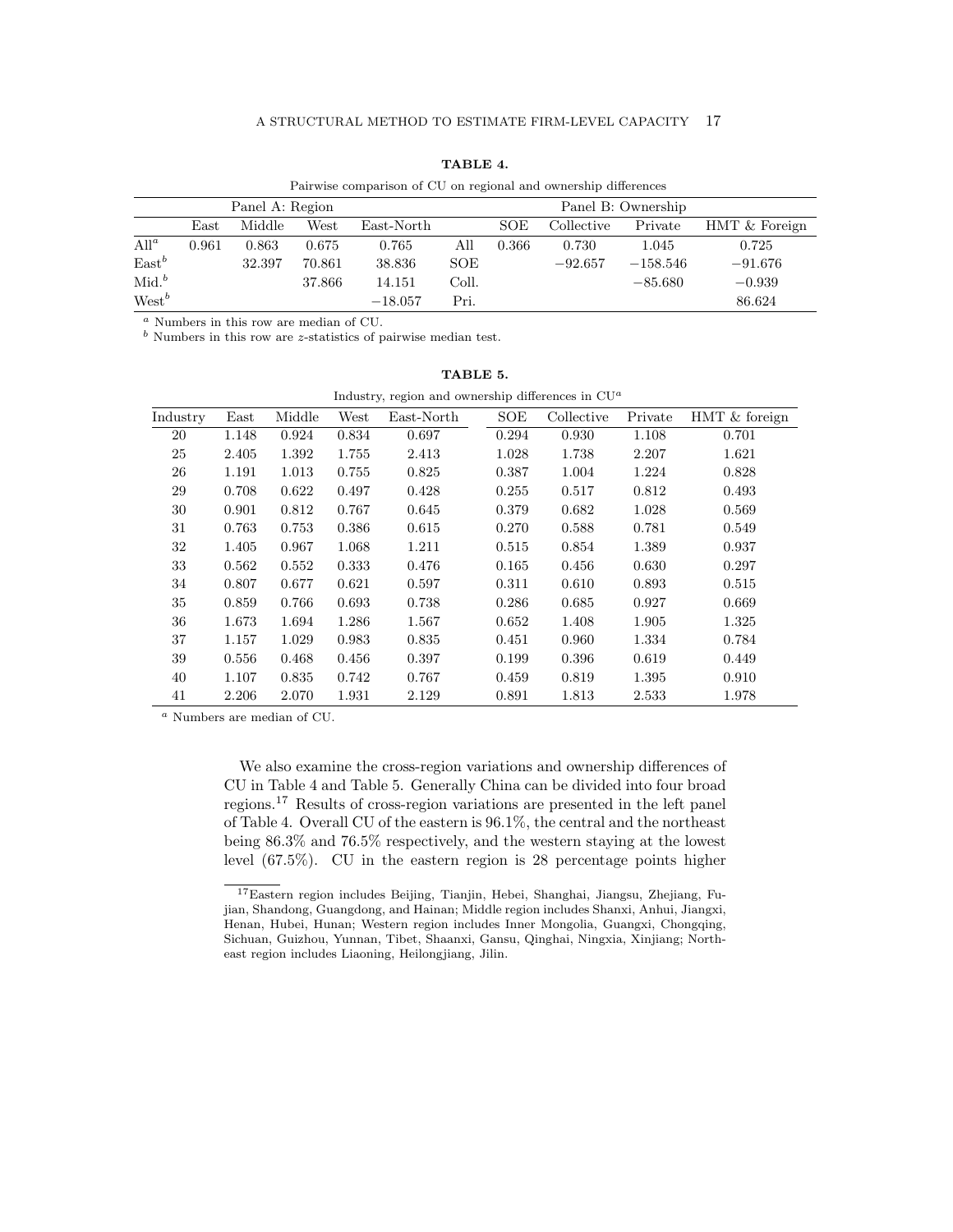than the western region. Panel B of Table 4 shows ownership differences of CU.<sup>18</sup> Private firms' CU is significantly higher than the other three groups, with HMT & foreign and collective firms locating in the middle, while SOE being the lowest. Median CU of private and HMT & foreign firms is 1.86 and 0.98 times higher than SOE's.

Table 4 also shows median test based on industry and region dimensions. We present z statistics of pairwise comparison. For example, median test between eastern and central regions gives the z statistics of 32.40, a very significant difference. As this table displays, all differences at median level between subgroups of region and ownership are very significant except one case, i.e. collective and HMT & foreign firms. Table 5 further shows subgroups' CU of region and ownership at 2-digit industry level. Eastern firms' CU are among the top in 14 of these 15 industries, except Special Machinery Manufacturing (36), which being a little lower than Middle region. And in all the 15 industries, private sector's CU is saliently higher than the rest ownership groups, while SOE's CU always at the bottom.

### 5.5. Business cycle and CU

In general, CU is expected to fluctuate with the rhythm of business cycle. Corrado and Mattey (1997) takes CU as the main indicator of economic fluctuations, pointing out that an 82% deviation in overall CU reveals highly volatility of the economy. Comin and Gertler (2006) finds closely positive correlation between U.S. CU and output volatility.<sup>19</sup> To test whether our estimates contain such correlation or not, Figure 6 depicts the scatter plot of CU fluctuations and real short-run GDP fluctuations, using the deviation from their time trend as measurement of fluctuations. The first impression it conveys is there indeed is positive relationship. The fitted  $R^2$  of regression is 0.24, with the regression coefficient being 2.85. The correlation coefficient between two fluctuations is 0.49. All these exercises show that there indeed is strong positive correlation and CU is highly pro-cyclical during business cycle. We also conduct correlation analysis within each industry. Correlation coefficients between CU volatilities and real GDP fluctuations for the five over-capacity industries mentioned above are among the highest, indicating that these industries are more intensely affected by economic fluctuations. For example, correlation coefficients in Balata Product Industry (29), Nonmetallic Minerals Products (31) and Metal Product (34) are 0.878, 0.733 and 0.522, respectively.

 $^{18}\rm{According}$  to the biggest share in paid-in-capital, firms are classified into 4 groups: SOEs, collective, private, and HMT & foreign. HMT & foreign include those from Hong-Kong, Macau, and Taiwan (HMT) and those from foreign countries.

 $19$ The correlation coefficient between CU and annual output is 0.67 in the mediumterm cycle. The number is 0.93 for high-frequency measured cycle. See their Table 4.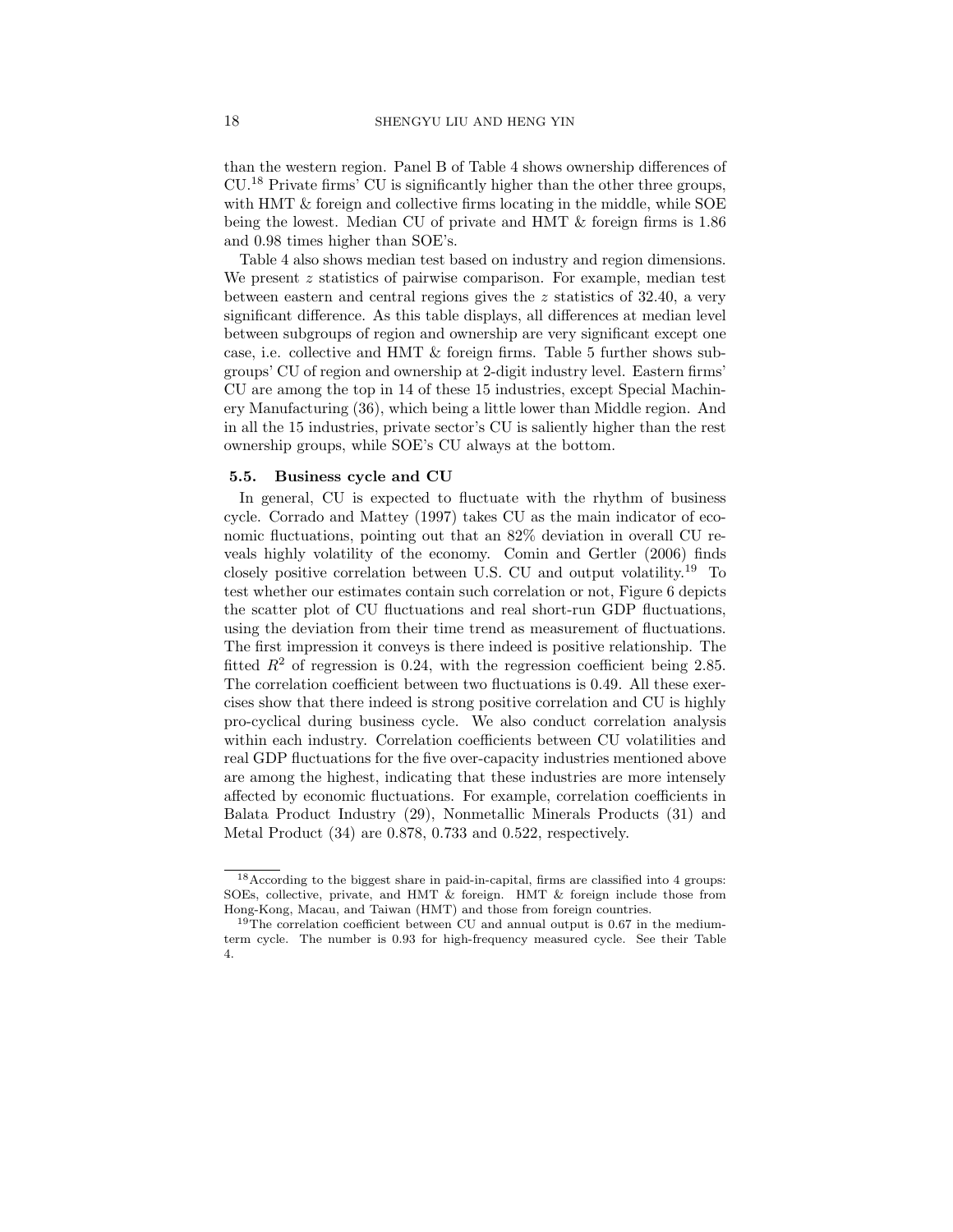

#### $\mathbf{r}$   $\mathbf{r}$ 5.6. Firm age and CU

passing by, their products tend to mature and most incumbents enter a and they accordingly make full use of their production capacity. As time powerful promotion for their products. Firms' markets enlarge quickly Consumers' recognition rapidly increases as new firms enters and launches decline gradually. A possible explanation for this pattern maybe as follows. first 5 years most firms' CU increase rapidly to the highest point and then CU presents an inverted U-shape relationship with firms' age. Within the sample, most firms are under  $30$  years old, so we take  $30$  as the horizon. stable period. Then their product advantages gradually go away and they Figure 7 illustrates the relationship between CU and firms' age. In our switch into the last part of life cycle. J<br>dp<br>n

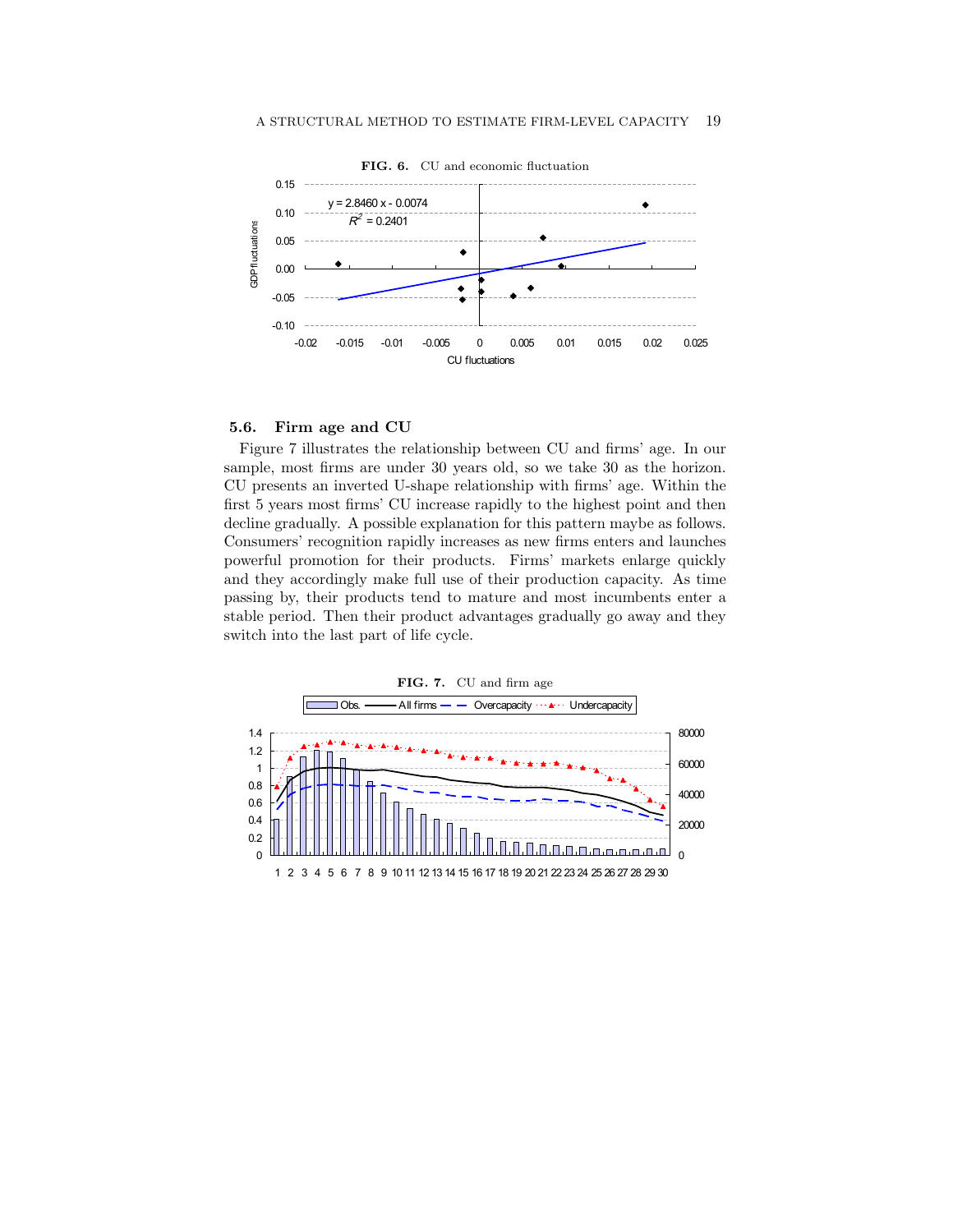# 20 SHENGYU LIU AND HENG YIN

# 6. SENSITIVITY ANALYSIS

In this section, we do three exercises to test whether our CU estimations are robust to alternative specifications or not.

### 6.1. The definition of potential output

The first sensitivity analysis focuses on the definition of potential output. (8) provides the second method to estimate potential output and CU. Table 6 compares the results with the benchmark estimation.

|          | belisterytty allarysis oli defilmeroll of potential output |                   |               |                    |                      |                   |       |  |
|----------|------------------------------------------------------------|-------------------|---------------|--------------------|----------------------|-------------------|-------|--|
|          | Median                                                     |                   | Capital coef. |                    | s.d.                 |                   |       |  |
| Industry | $SRATC^a$                                                  | $LRTC^b$          | Estimate      | Quasi <sup>c</sup> | $SRA\overline{TC^a}$ | $LRTC^b$          | CV    |  |
|          | $\left( 1\right)$                                          | $\left( 2\right)$ | (3)           | $\left(4\right)$   | (5)                  | $\left( 6\right)$ | (7)   |  |
| 20       | 1.016                                                      | 1.383             | 0.035         | 0.025              | 5.032                | 6.846             | 1.000 |  |
| 25       | 1.968                                                      | 1.790             | 0.054         | 0.060              | 16.724               | 15.210            | 0.669 |  |
| 26       | 1.062                                                      | 1.347             | 0.044         | 0.034              | 6.582                | 8.343             | 0.932 |  |
| 29       | 0.673                                                      | 1.184             | 0.043         | 0.024              | 4.131                | 7.269             | 1.294 |  |
| 30       | 0.869                                                      | 1.179             | 0.038         | 0.028              | 4.178                | 5.671             | 0.998 |  |
| 31       | 0.677                                                      | 0.745             | 0.040         | 0.036              | 4.546                | 4.999             | 0.809 |  |
| 32       | 1.217                                                      | 1.316             | 0.029         | 0.027              | 10.197               | 11.025            | 0.795 |  |
| 33       | 0.528                                                      | 1.371             | 0.032         | 0.012              | 5.269                | 13.684            | 1.910 |  |
| 34       | 0.773                                                      | 1.382             | 0.038         | 0.021              | 4.556                | 8.152             | 1.316 |  |
| 35       | 0.828                                                      | 1.465             | 0.047         | 0.026              | 4.835                | 8.551             | 1.301 |  |
| 36       | 1.647                                                      | 1.597             | 0.057         | 0.059              | 13.225               | 12.823            | 0.713 |  |
| 37       | 1.089                                                      | 1.223             | 0.046         | 0.041              | 14.228               | 15.978            | 0.826 |  |
| 39       | 0.527                                                      | 1.129             | 0.031         | 0.014              | 6.018                | 12.889            | 1.575 |  |
| 40       | 1.069                                                      | 1.000             | 0.036         | 0.039              | 10.447               | 9.777             | 0.688 |  |
| 41       | 2.165                                                      | 1.893             | 0.056         | 0.064              | 17.495               | 15.295            | 0.643 |  |
| All      | 0.904                                                      | 1.229             | 0.042         | 0.032              | 8.272                | 9.984             | 1.360 |  |

|  | TABLE 6. |                                                       |  |
|--|----------|-------------------------------------------------------|--|
|  |          | Constituto sualista en definition ef notantial autori |  |

 $a$  the first economic definition of potential output, i.e. the minimum point of  $SRACTC$  curve.

<sup>b</sup> the second economic definition of potential output, i.e. the tangent of LRAC and SRATC curves

 $c$  1- short-run returns to scale.

Overall, CUs estimated by the second definition of potential output are systematically higher than the benchmark results. Column (2) of Table 6 shows median level of all 15 heavy industries' CU reaches to 122.9%. Recall the comparison of two definitions in Figure 3. In fact, Table 2 shows on average returns to scale of all 15 industries is 1.009. There are 11 industries' returns to scale are greater than 1. Table 6 clearly shows that in all these 11 increasing-return industries CU estimations by the second definition are higher than benchmark estimations, while in the rest 4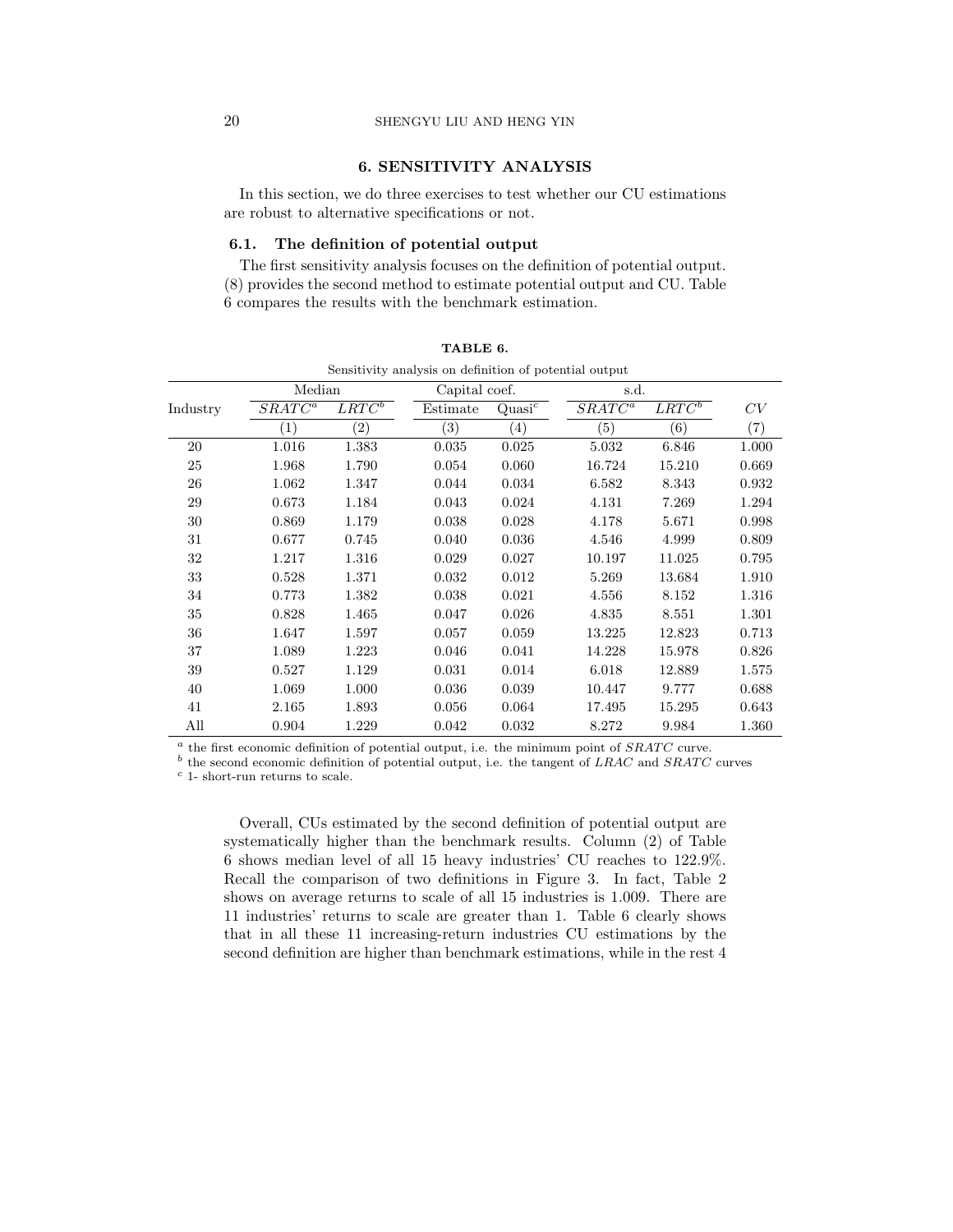somewhat decreasing-return industries CU estimations being lower. These results are completely consistent with our expectation in section 2.

As Table 6 shows, the sharpest contrasts appear in 5 industries: Balata Product Industry (29, 0.673 to 1.184); Non-Ferrous Metal Rolling Processing Industry (33, 0.528 to 1.371); Metal Product (34, 0.773 to 1.382); Electronic Machinery and Equipment (39, 0.527 to 1.129); General Machinery Manufacturing (35, 0.828 to 1.465). To uncover in depth the comparison, we first calculate each industry's ratio of two standard deviations of CU under  $LRTC$  and  $SRATC$  estimation, then divide this ratio by 1.36 (i.e. 9.984 under  $LRTC$  divided by 8.272 under  $SRATC$ ) to convert it into what we call coefficient of variation  $(CV)$ . Column (7) of table 6 shows that above-mentioned 5 industries' coefficient are greater than 1. This further demonstrates the huge differences between two definitions. As discussed in Section 5.2, these 5 industries are also widely considered excess capacity industries.<sup>20</sup> However, estimations from the second definition show that the capacity have been sufficiently utilized in these 5 industries.

In fact, the extent of increasing-return that leads to over-estimation of the second method is rather small. According to Table 2 and Table 6, these 5 industries are indeed among the top increasing-return, but they only exceed the constant return by 0.019; 0.020; 0.017; 0.021 and 0.017 respectively. These results show that estimation of CU by the definition of tangent of  $LRAC$  and  $SRATC$  curve is very sensitive to changes in return of scale. Slightly deviating constant return of scale can make the estimation fluctuate greatly, even obtaining totally unreasonable results. Therefore, what we discussed in Section 2 about the second definition is relevant according to above empirical test.

### 6.2. Alternative estimation approach

As above section shows that CU estimation may be sensitive to the coefficients on inputs, and productivity estimation may also matter, we now try another way to do these exercise. Specifically, we use LP method to reestimate all 15 heavy industries. The results are shown in the left side of Table 7.<sup>21</sup> Overall, LP estimates tend to somewhat underestimate CU. CU median for all firms is 80.16%, lower than the benchmark by 10 percentage points. Industries estimations further show that two methods obtain basically consistent results and CU share similar trends. To name a few, median CU of three industries such as General Machinery Manufacturing (35) , Electronic Machinery and Equipment (39) and Nonmetallic Minerals Products (31) only differ in about 2 percentage points. Among the 5 over

<sup>20</sup>General Machinery Manufacturing is at the border of 80% according to the first definition. Only Nonmetallic Minerals Products isn't in the list. From Table 2, return of scale is only 1.004, and the difference between two estimations is rather small.

 $21$ To save space, we don't report production parameters.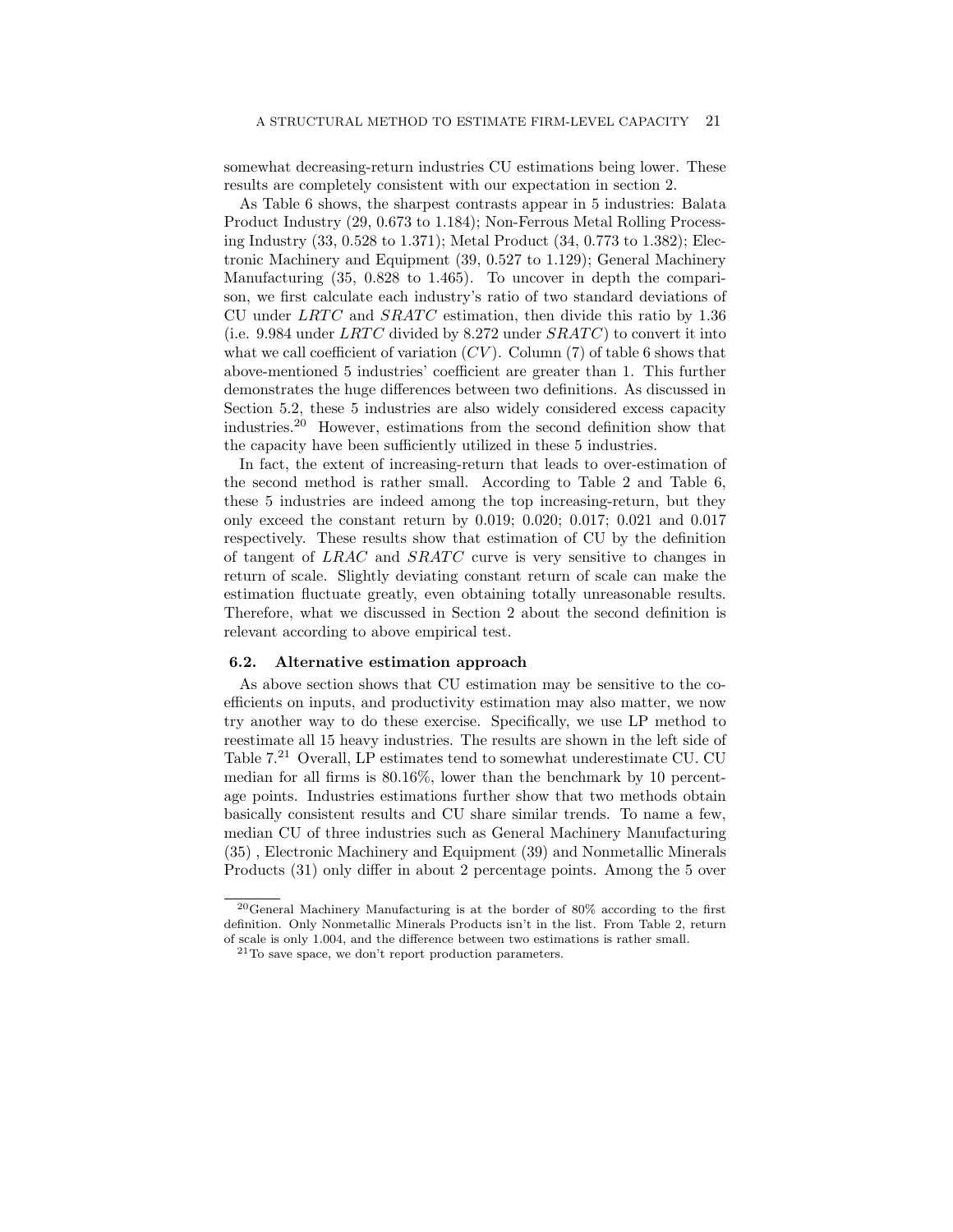|          | Sensitivity analysis on estimation method and factor price effect <sup><math>a</math></sup> |                              |                    |                     |         |       |                  |  |  |  |
|----------|---------------------------------------------------------------------------------------------|------------------------------|--------------------|---------------------|---------|-------|------------------|--|--|--|
| Industry | LP                                                                                          |                              |                    | Factor price effect |         |       |                  |  |  |  |
|          | CU                                                                                          | $\overline{\mathrm{Diff}^b}$ | Bench <sup>c</sup> | $\overline{0.2^d}$  | $0.5^d$ | $2^d$ | $\overline{5^d}$ |  |  |  |
| 20       | 0.781                                                                                       | 0.235                        | 1.016              | 0.959               | 0.991   | 1.042 | 1.077            |  |  |  |
| 25       | 0.833                                                                                       | 1.135                        | 1.968              | 1.866               | 1.923   | 2.014 | 2.076            |  |  |  |
| 26       | 0.728                                                                                       | 0.334                        | 1.062              | 1.001               | 1.035   | 1.090 | 1.128            |  |  |  |
| 29       | 0.877                                                                                       | $-0.204$                     | 0.673              | 0.634               | 0.656   | 0.690 | 0.713            |  |  |  |
| 30       | 0.781                                                                                       | 0.087                        | 0.868              | 0.812               | 0.844   | 0.894 | 0.929            |  |  |  |
| 31       | 0.653                                                                                       | 0.024                        | 0.677              | 0.636               | 0.659   | 0.695 | 0.721            |  |  |  |
| 32       | 0.855                                                                                       | 0.362                        | 1.217              | 1.157               | 1.191   | 1.244 | 1.280            |  |  |  |
| 33       | 0.722                                                                                       | $-0.194$                     | 0.528              | 0.482               | 0.508   | 0.549 | 0.578            |  |  |  |
| 34       | 0.821                                                                                       | $-0.048$                     | 0.773              | 0.712               | 0.746   | 0.800 | 0.838            |  |  |  |
| 35       | 0.821                                                                                       | 0.007                        | 0.828              | 0.774               | 0.805   | 0.852 | 0.886            |  |  |  |
| 36       | 1.319                                                                                       | 0.327                        | 1.646              | 1.577               | 1.616   | 1.678 | 1.719            |  |  |  |
| 37       | 0.923                                                                                       | 0.166                        | 1.089              | 1.024               | 1.060   | 1.118 | 1.158            |  |  |  |
| 39       | 0.508                                                                                       | 0.019                        | 0.527              | 0.481               | 0.507   | 0.548 | 0.578            |  |  |  |
| 40       | 0.908                                                                                       | 0.161                        | 1.069              | 0.985               | 1.032   | 1.107 | 1.159            |  |  |  |
| 41       | 1.652                                                                                       | 0.513                        | 2.165              | 2.016               | 2.100   | 2.233 | 2.326            |  |  |  |
| All      | 0.802                                                                                       | 0.102                        | 0.904              | 0.846               | 0.878   | 0.930 | 0.966            |  |  |  |

TABLE 7.

 $\emph{^a}$  Numbers are median of CU except specially mentioned.

 $<sup>b</sup>$  Median difference of CU between LP and bench model.</sup>

 $^{\rm c}$  Estimetion results of bench model.

 $\real^d$  Times of real wage.

capacity industries identified by benchmark estimation, 3 remain there: Nonmetallic Minerals Products (31); Non-Ferrous Metal Rolling Processing Industry (33); Electronic Machinery and Equipment (39). The other 2 near the 80% threshold: Metal Product (34, 82.1%) and Balata Product Industry (29, 87.7%).

### 6.3. Changes in input prices

(7) shows that input prices can also be important determinant of CU estimation. Considering large wage variations even within industries; we choose wage distribution as representative to test the effects of input price changes. Specifically, we take four wage distributions, i.e. 0.2 times, 0.5 times, 2 times and 5 times of the benchmark distribution. As the right hand of Table 7 presents, in all these cases, CU estimation's changes are almost negligible for all industries. For example, when wage distribution enlarges five times, the corresponding change in overall CU is only 6.2 percentage points. This shows that CU measurement is rather robust to factor price changes.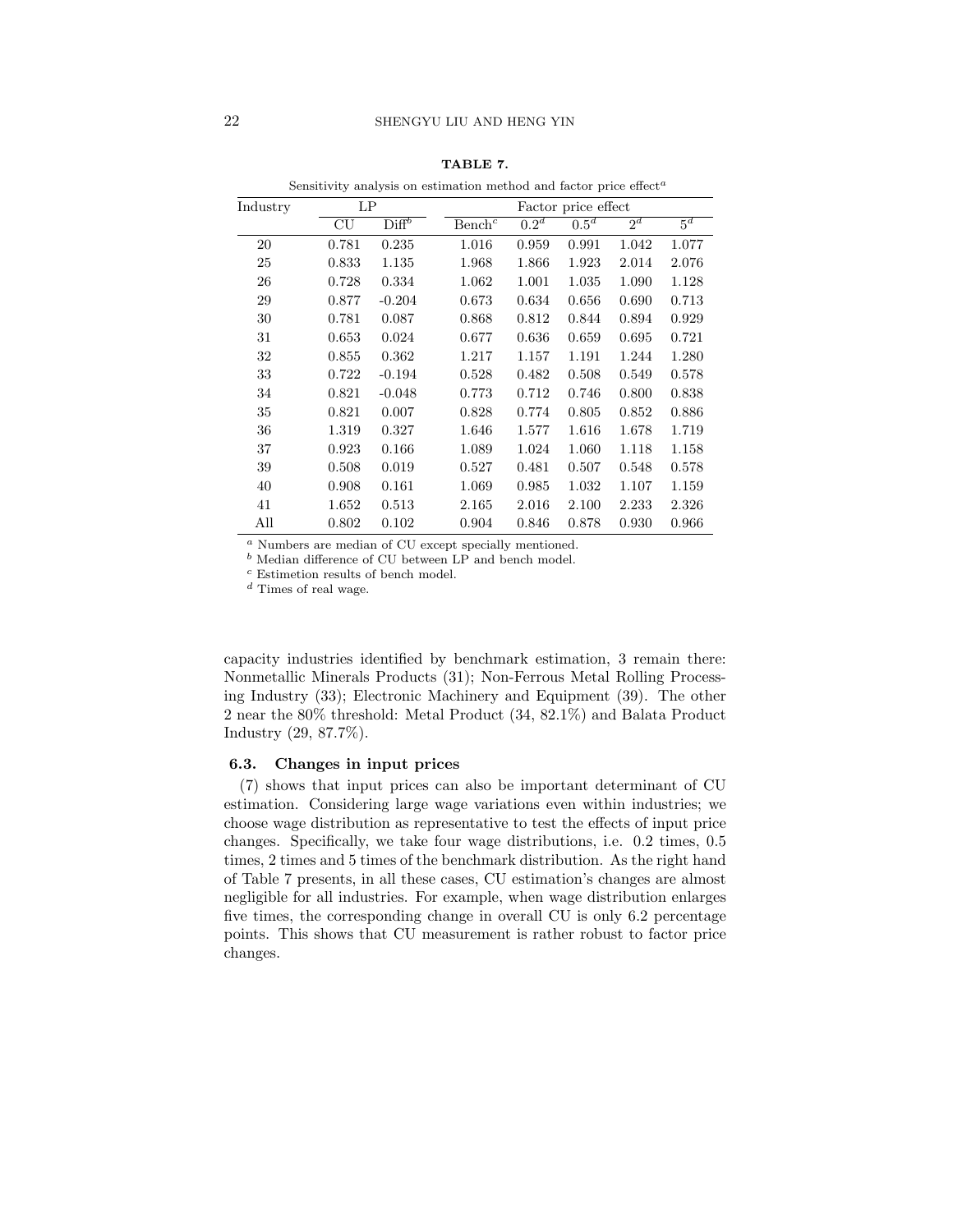In short, above sensitivity analyses together indicate that our benchmark framework for the CU estimation is quite robust and reliable.

### 7. EMPIRICAL APPLICATION

It's widely believed that over investment and government intervention are two main thrusts behind over capacity in China. For example, Lin et al. (2010) put forward a concept "tide-swell phenomenon" in the firms' investments to explain the formation of excess capacity in developing countries like China, whose economy may suffer from investment expansion owing to firms' periodic co-action based on the similar expectation. Han et al. (2011) also point out that over investment is the direct reason for over capacity. Meanwhile, government intervention especially from local governments may also mislead firms' behavior. Most Chinese local governments rely on business projects to boosting GDP. They tend to provide firm low-cost resources, such as cheap land, subsidies, etc. to attract their investment. For example, Dong et al. (2015) argue that Chinese fiscal decentralization system gives local governments strong incentive to intervene in firm's investment, which causes excess capacity.

As another test for our CU estimation framework, we run simple panel data fixed effects regression to check above relationship. Firm's investment is measured by the ratio of investment to capital stock. We apply subsidy dummy to proxy government intervention. Other controlling variables are as follows. Variable cost ratio, defining as the ratio of wage bill and intermediate inputs to total costs. Firms are willing to spend more on labor and materials to increase production when market booming, so variable cost rate may be positively related to CU. Fixed cost rate, defining as the ratio of firms' management expenses to revenue. Higher fixed cost rate will reduce firms' profits and restrain their ability to expand. Firm size, proxied by firm's total assets, may reflect their management efficiency on resource allocation.<sup>22</sup> As Figure 7 shows, we also use age and age square to control its non-linear effect.

Table 8 presents the empirical results.<sup>23</sup> Column (1) and (2) separately regress investment and government intervention on CU, column (3) puts two key variables together. We also divide the sample into two sub-samples: over-capacity industries (5 industries identified above) and under-capacity industries (the rest 10 industries). Results are reported in column (4) and

<sup>22</sup>See Hsieh and Klenow (2014), and Bloom et al. (2013) for example.

<sup>23</sup>In order to deal with endogenous problems caused by missing unobservables, we apply fixed effect model. To save space, table 8 only reports fixed effects regression results. Pool OLS regression results also support our conclusion. In addition, when we use the two main variables' one lag value as dependent variables, regression results do not change.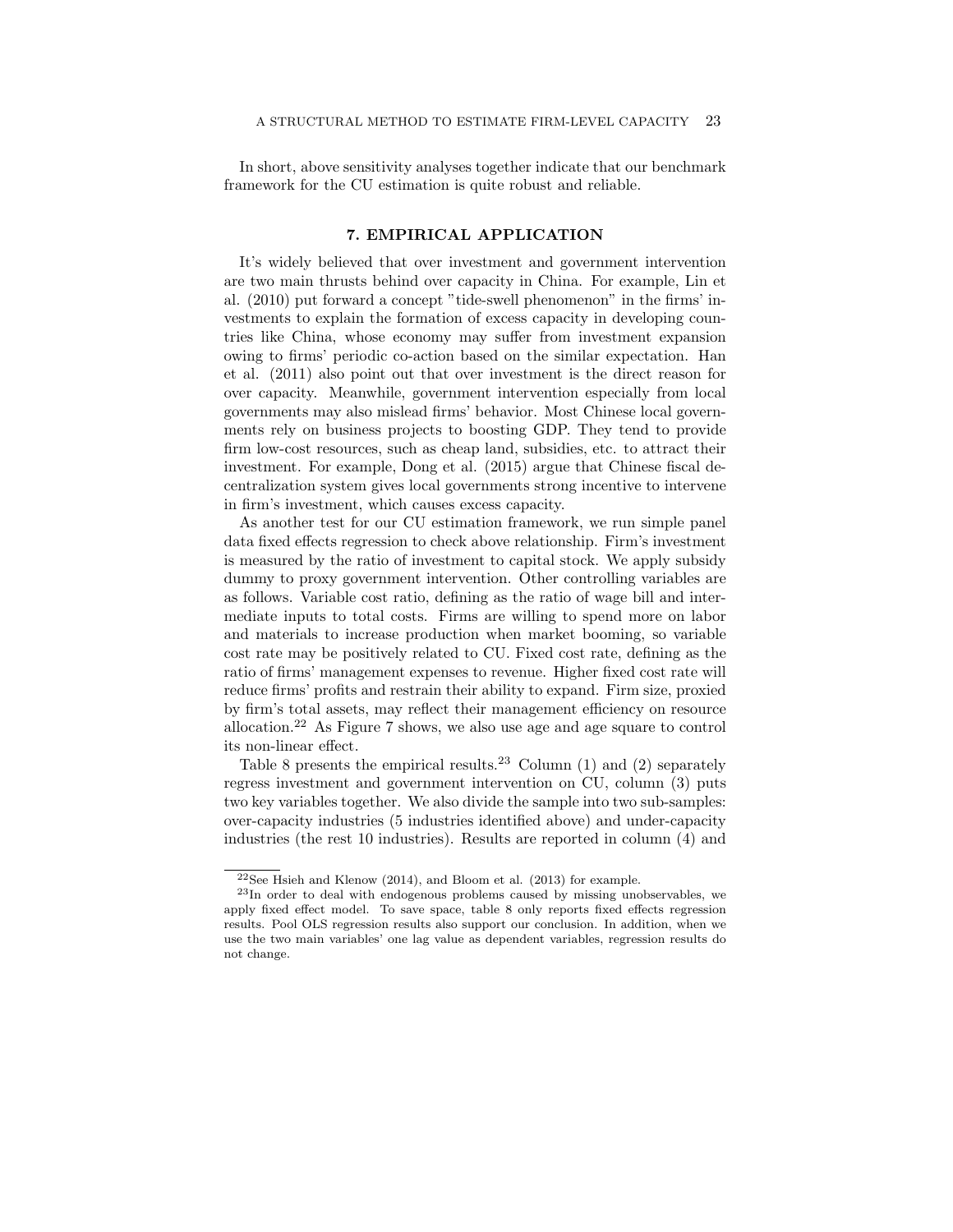|                            | Determinants of $CU$ , firm investment and government intervention <sup><math>\alpha</math></sup> |                   |              |             |                         |
|----------------------------|---------------------------------------------------------------------------------------------------|-------------------|--------------|-------------|-------------------------|
|                            | (1)                                                                                               | $\left( 2\right)$ | (3)          | (4)         | (5)                     |
| <i>Investment Rate</i>     | $-0.577***$                                                                                       |                   | $-0.577***$  | $-0.413***$ | $-0.662^{\ast\ast\ast}$ |
|                            | $(-116.692)$                                                                                      |                   | $(-116.750)$ | $(-68.932)$ | $(-95.378)$             |
| Subsidy                    |                                                                                                   | $-0.056***$       | $-0.047***$  | $-0.043***$ | $-0.049***$             |
|                            |                                                                                                   | $(-8.318)$        | $(-6.583)$   | $(-4.872)$  | $(-4.894)$              |
| <i>Variable Cost Ratio</i> | 14.898***                                                                                         | 18.426***         | 14.901***    | $11.170***$ | $17.825***$             |
|                            | (165.897)                                                                                         | (263.642)         | (165.943)    | (111.023)   | (134.192)               |
| <b>Fixed Cost Rate</b>     | $-2.935^{\ast\ast\ast}$                                                                           | $-2.052***$       | $-2.925***$  | $-1.361***$ | $-3.541***$             |
|                            | $(-40.084)$                                                                                       | $(-32.998)$       | $(-39.944)$  | $(-15.272)$ | $(-34.447)$             |
| Firm Size                  | $-0.093***$                                                                                       | $-0.184***$       | $-0.091***$  | $-0.105***$ | $-0.093***$             |
|                            | $(-16.400)$                                                                                       | $(-39.375)$       | $(-15.985)$  | $(-15.432)$ | $(-11.453)$             |
| Age                        | $-0.009$                                                                                          | $0.136***$        | $-0.007$     | $-0.125**$  | 0.016                   |
|                            | $(-0.198)$                                                                                        | (8.238)           | $(-0.154)$   | $(-2.294)$  | (0.253)                 |
| $Age^2$                    | $-0.007$                                                                                          | $-0.009$          | $-0.007$     | $0.107***$  | $-0.048*$               |
|                            | $(-0.338)$                                                                                        | $(-0.951)$        | $(-0.388)$   | (4.542)     | $(-1.797)$              |
| Constant                   | $-11.787^{***}$                                                                                   | $-14.599***$      | $-11.808***$ | $-8.767***$ | $-14.251***$            |
|                            | $(-106.849)$                                                                                      | $(-169.733)$      | $(-107.001)$ | $(-69.362)$ | $(-88.567)$             |
| $R^2$                      | 0.198                                                                                             | 0.176             | 0.198        | 0.220       | 0.203                   |
| Obs.                       | 536415                                                                                            | 815698            | 536415       | 196318      | 340097                  |

### TABLE 8.

Determinants of CU, firm investment and government intervention<sup> $a$ </sup>

 $a$  Table reports results of FE regressions where individual and year fixed effects are controlled.  $t$ statistics in parentheses.  $*$   $p < 0.1$ ;  $**$   $p < 0.05$ ;  $***$   $p < 0.01$ .

(5). We can see the estimated coefficients on the two key variables are strongly significant at 1% in all the regressions. Their coefficients are all negative. Therefore, as we have expected, all regression results consistently show that the more investment and the more government intervention are, the lower CU. High investment rate is indeed related to lower capacity utilization. And government intervention tends to exacerbate over-capacity problem. The coefficients of other control variables are all in line with that the literature have expected.

In summary, findings on relationships between firm's investment and government intervention and CU are consistent with the literature and empirical observations, which providing further evidences for the robustness of our CU estimation framework.

### 8. CONCLUDING REMARKS

Due to take firm heterogeneity into account, CU estimation at firm level are more suitable to analyze determinants and derive related policy implications. This paper presents a structural framework to estimate firm-level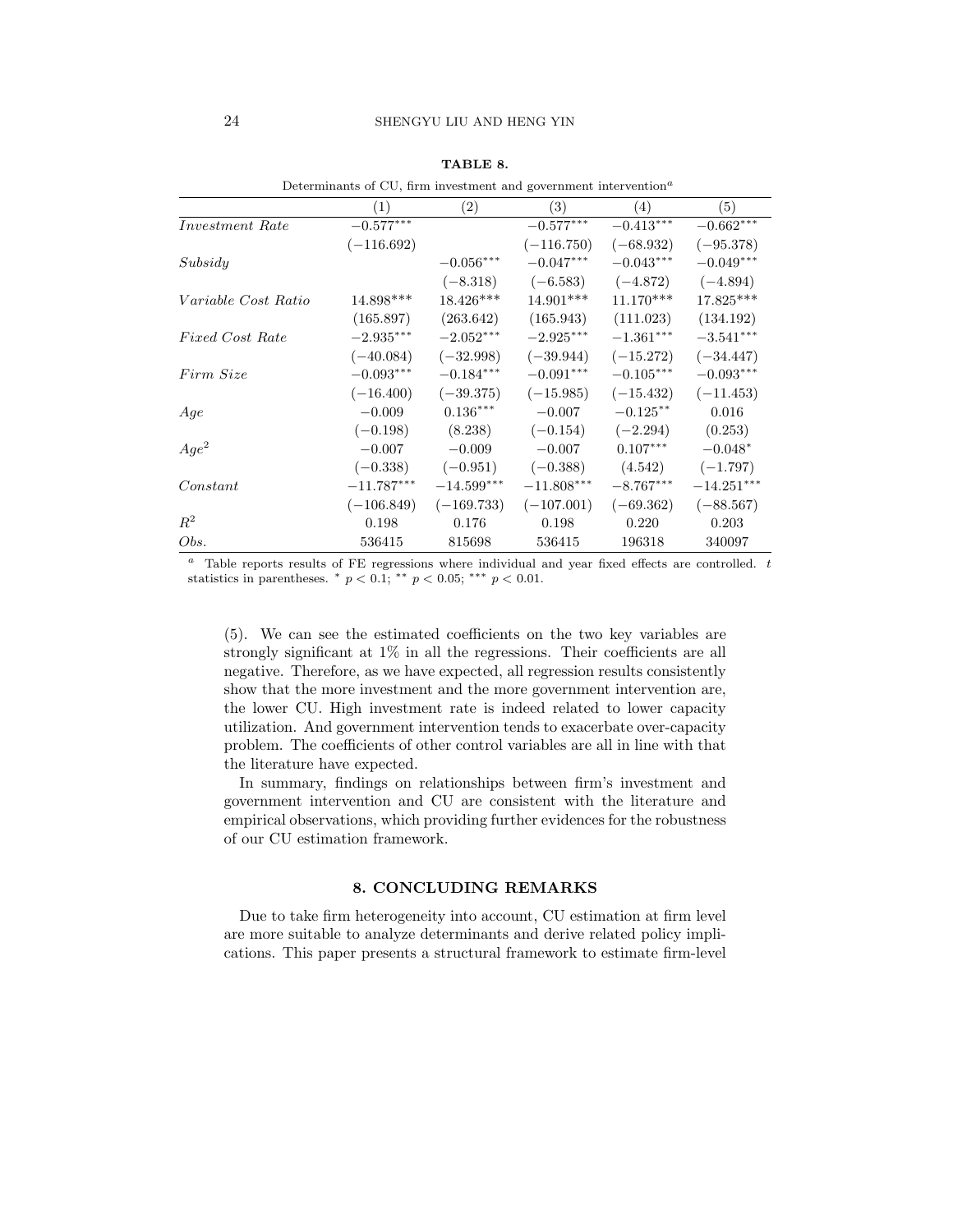CU. The biggest advantage is the ability to control productivity heterogeneity. Using 15 Chinese heavy industries data during the period the 1998-2008, we obtain a lot of reasonable estimation results, which provide strong evidences for the reliability of our estimation framework.

CU is an important indicator of macroeconomic performance. Accurate and timely CU information can improve the quality of macroeconomic analysis and the relevance and effectiveness of macroeconomic policies. CU is also the cornerstone of industrial policy. To develop an appropriate industrial policy and implement it effectively at proper time, we certainly need to grasp comprehensive and accurate information on firm-level CU in this industry. We believe that with more convenient information gathering technology and government's increasing awareness of the importance of CU information, there will be more abundant firm-level annual database and more high-frequency survey data targeted for CU measurement and analysis. We hope that the CU estimation framework in this paper can add a reliable instrument to dig CU information from these massive data.

# APPENDIX: A: HEAVY INDUSTRY CLASSIFICATION

| Two-digit Industry Name                        | Two-digit Code | Sub-industry Code Included                 |
|------------------------------------------------|----------------|--------------------------------------------|
| Wood Processing, and Other Wood Products       | 20             | 201, 202; 2031, 2032                       |
| Petroleum Processing and Coking Plant Industry | 25             |                                            |
| Chemical Materials & Products Manufacturing    | 26             | 261, 262, 263, 265, 266                    |
| Balata Product Industry                        | 29             |                                            |
| Plastic Product Industry                       | 30             | 301, 302, 303, 304, 305, 307               |
| Nonmetallic Minerals Products                  | 31             | 311, 312, 313, 316, 319, 3141, 3142, 3143, |
|                                                |                | 3144, 3147, 3148, 3149, 3151, 3152         |
| Ferrous Metal Smelting and Rolling Processing  | 32             |                                            |
| Non-Ferrous Metal Rolling Processing Industry  | 33             |                                            |
| Metal Product                                  | 34             | 341, 343, 344, 345, 346, 349; 3421, 3422,  |
|                                                |                | 3423, 3429, 3471                           |
| General Machinery Manufacturing                | 35             |                                            |
| Special Machinery Manufacturing                | 36             | 361, 362, 363, 364, 365, 366, 367, 369     |
| Transportation Equipment Manufacturing         | 37             | 371, 372, 375, 376, 379                    |
| Electronic Machinery and Equipment             | 39             | 391, 392, 393, 399                         |
| Electronic Communication Equipment             | 40             | 401, 402, 403, 404, 405, 406, 409          |
| and Computer Manufacturing                     |                |                                            |
| Instrument, Meter, Stationery                  | 41             | 411, 419; 412, 4141                        |
| and Office Machine Manufacturing               |                |                                            |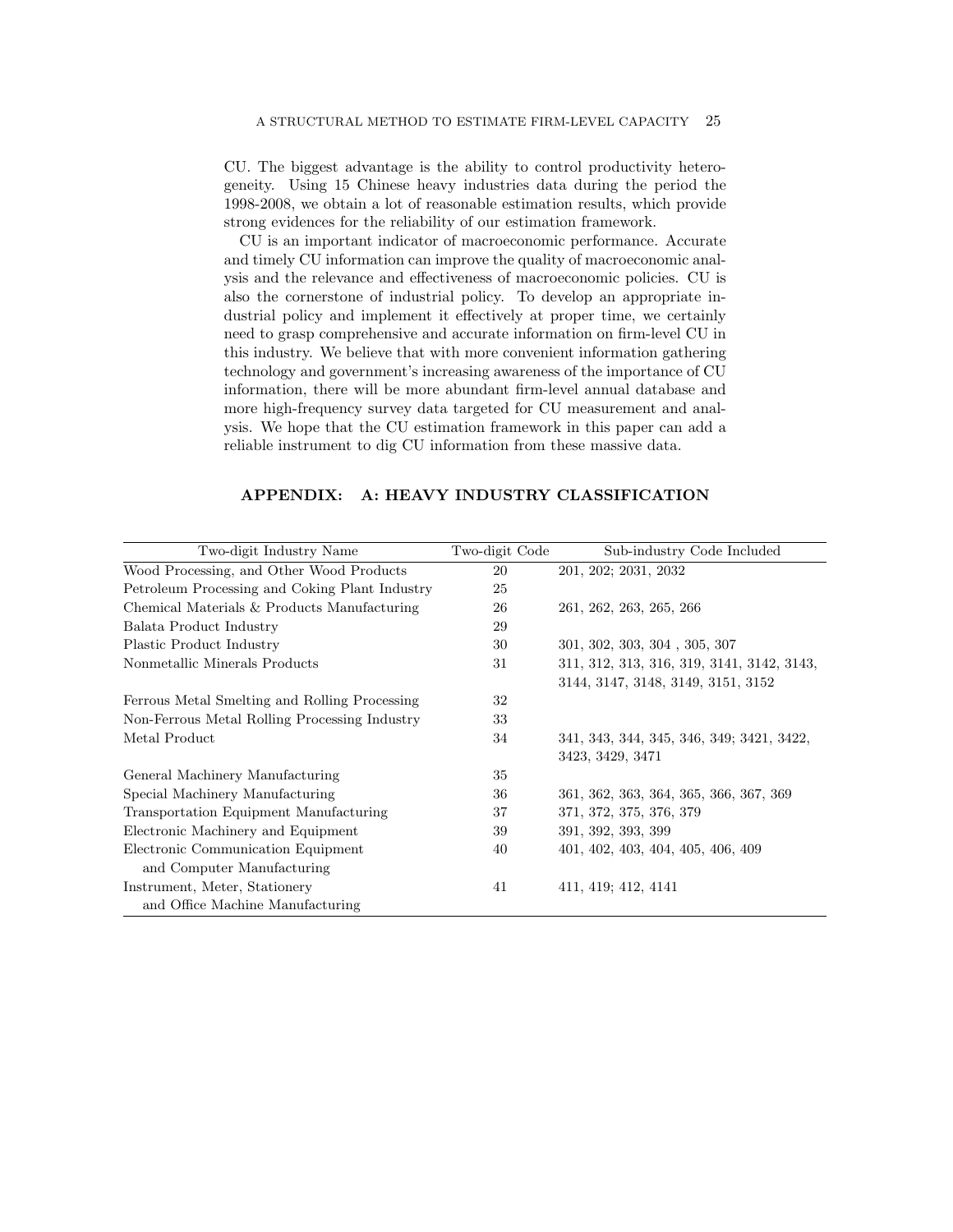### APPENDIX: B: VARIABLES

Age. Current year minus the year in which the firm was born.

Subsidy. State aid received by the firm as proportion of sales.

Revenue. Revenue after taxes, at current prices, as reported by the firm. Price of output. Output price index of the 2-digit industry the firm belongs to, taken from China Statistical Yearbook.

Capital. Estimate of the real stock constructed as follows. Firms report the value of their capital stock at original purchase prices and their capital stock at original purchase prices less accumulated depreciation. From these nominal values we estimate a sequence of real investments and a real capital stock at the starting year. Capital is then constructed by applying the perpetual inventory method assuming a yearly depreciation of 9%.

For firms founded after 1997, it is straightforward to get the starting nominal capital stock and the sequence of nominal investments by difference between the gross capital book values of two years. For those founded before 1998, we apply a method similar to Brandt, Van Biesebroeck, and Zhang (2012). We first estimate a yearly nominal rate of investment in fixed assets at 2-digit industry level using 1998-2003 firms' data. We assume that the nominal gross capital observed for the firm comes from the growth at this rate of the capital with which the firm was born. We then estimate the capital stock at birth, deflate it, and compute the real stock in the first year of observation by applying the perpetual inventory method with the series of real investments implied by our calculation. The investment deflator before 2006 is taken from Brandt, Rawski and Sutton (2008). We have updated it using the Fixed Asset Investment price index from China Statistical Yearbook.

Cost of materials. Estimate of the intermediate consumption in production as follows. The survey definition of intermediate inputs includes direct materials, intermediate inputs used in production, intermediate input in management, intermediate input in business operation (sales cost) and financial expenses. As we want to use a measure of variable cost, the inclusion of general management expenses, sales cost and financial costs is problematic. We have alternatively started by the manufacturing costs, which include materials, labor cost and depreciation of capital during the process of production. From these manufacturing costs we have then deduced the imputed wage bill and imputed depreciation of capital. From 2004 to 2007, we can do this using the detailed information on the structure of intermediate inputs. For the rest of years we assume the same proportions.

Price of materials. Estimate of a price index for the intermediate consumption of the industry the firm belongs to as follows. As Brandt, Van Biesebroeck and Zhang (2012) we compute a weighted average of the out-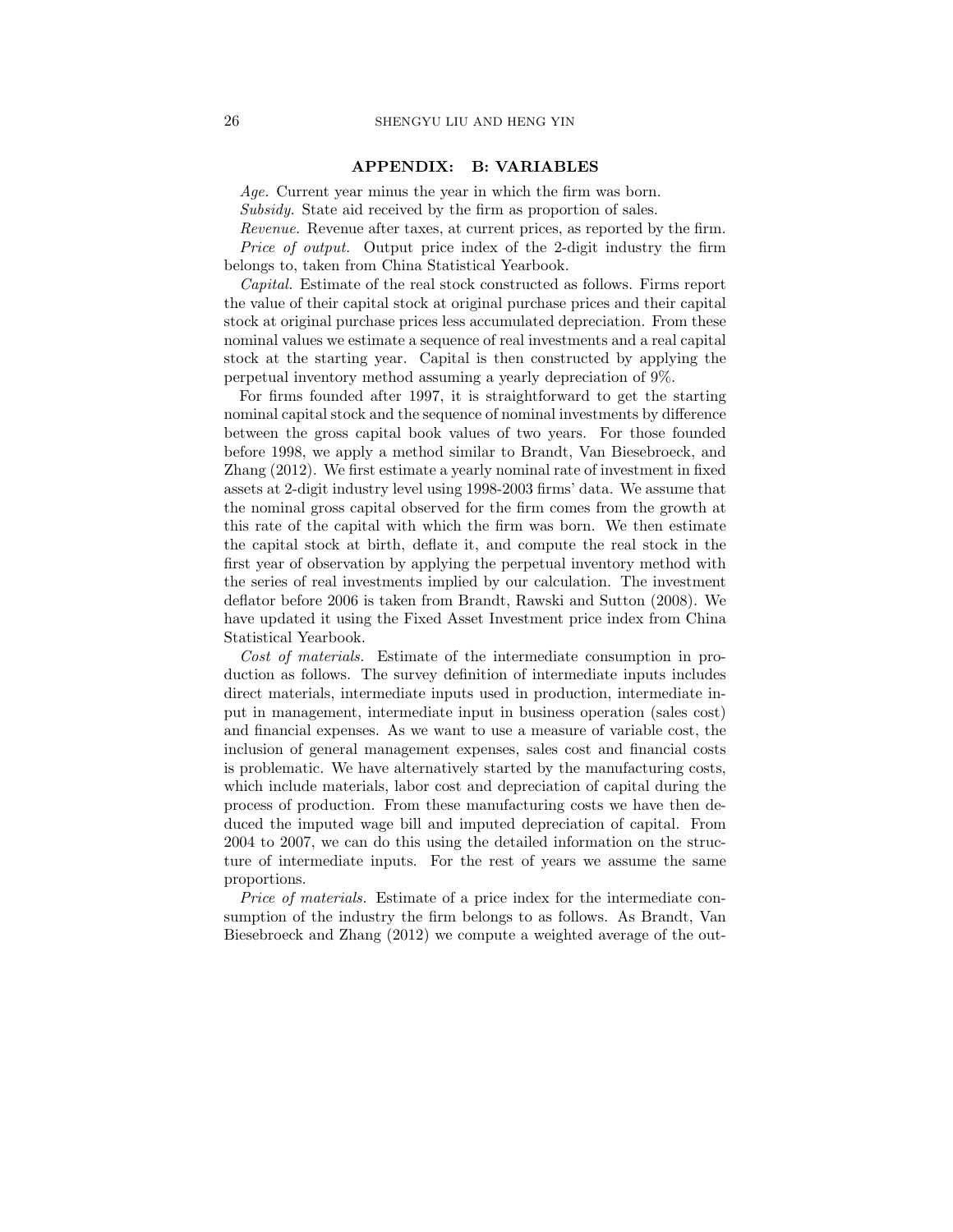put prices of the industries to which the concerned industry purchases its inputs. For the weights we use the Input-Output table corresponding to 2002, which includes 42 sectors. The 2-digit manufacture price indices are from China Statistical Yearbook. The prices of agriculture, construction, transportation, retail and wholesale and some service sectors are calculated by comparing GDP at current prices and constant prices, which are included in the Collection of Statistical Material from 1949 to 2009.

Wage bill. We add up as wage bill several components of the yearly employees compensation. These components are wages, unemployment insurance premium, pension and medical insurance premium, housing mutual fund and total welfare fees. It should be taken into account that firms only began to report retirement and health insurance in 2003, and housing benefits in 2004.

Employment. Total number of employees, which includes all the fulltime production and nonproduction workers, as reported by the firm. It excludes part-time and casual workers.

Wage. Wage bill divided by employment.

Variable Cost. Sum of the cost of materials and wage bill.

### REFERENCES

Ackerberg, Daniel A., Kevin Caves, and Garth Frazer, 2015. Identification properties of recent production function estimators. Econometrica 83, 2411-2451.

Auernheimer, Leonardo, and Danilo R. Trupkin, 2014. The role of inventories and capacity utilization as shock absorbers. Review of Economic Dynamics 17, 70-85.

Aw, Bee Yan, Mark J. Roberts, and Daniel Yi Xu, 2011. R&D Investment, Exporting, and Productivity Dynamics. American Economic Review 101, 1312-44.

Baltagi, Badi H., James M. Griffin, and Sharada R. Vadali, 1998. Excess capacity, A permanent characteristic of US airlines? Journal of Applied Econometrics 13, 645-657.

Basu, Susanto, and Miles S. Kimball, 1997. Cyclical productivity with unobserved input variation. No. w5915. National Bureau of Economic Research.

Berndt, Ernst R., and Catherine J. Morrison, 1981. Capacity utilization measures, underlying economic theory and an alternative approach. American Economic Review 71, 48-52.

Bloom, Nicholas, Benn Eifert, Aprajit Mahajan, David McKenzie, and John Roberts, 2013. Does Management Matter? Evidence from India. Quarterly Journal of Economics **128**, 1-51.

Brandt, Loren, Johannes Van Biesebroeck, and Yifan Zhang, 2012. Creative accounting or creative destruction? Firm-level productivity growth in Chinese manufacturing. Journal of Development Economics 97, 339-351.

Cassels, John M., 1937. Excess capacity and monopolistic competition. Quarterly Journal of Economics 51, 426-443.

Cette, Gilbert, Nicolas Dromel, Remy Lecat, and Anne-Charlotte Paret, 2015. Production factor returns, the role of factor utilization. Review of Economics and Statistics 97, 134-143